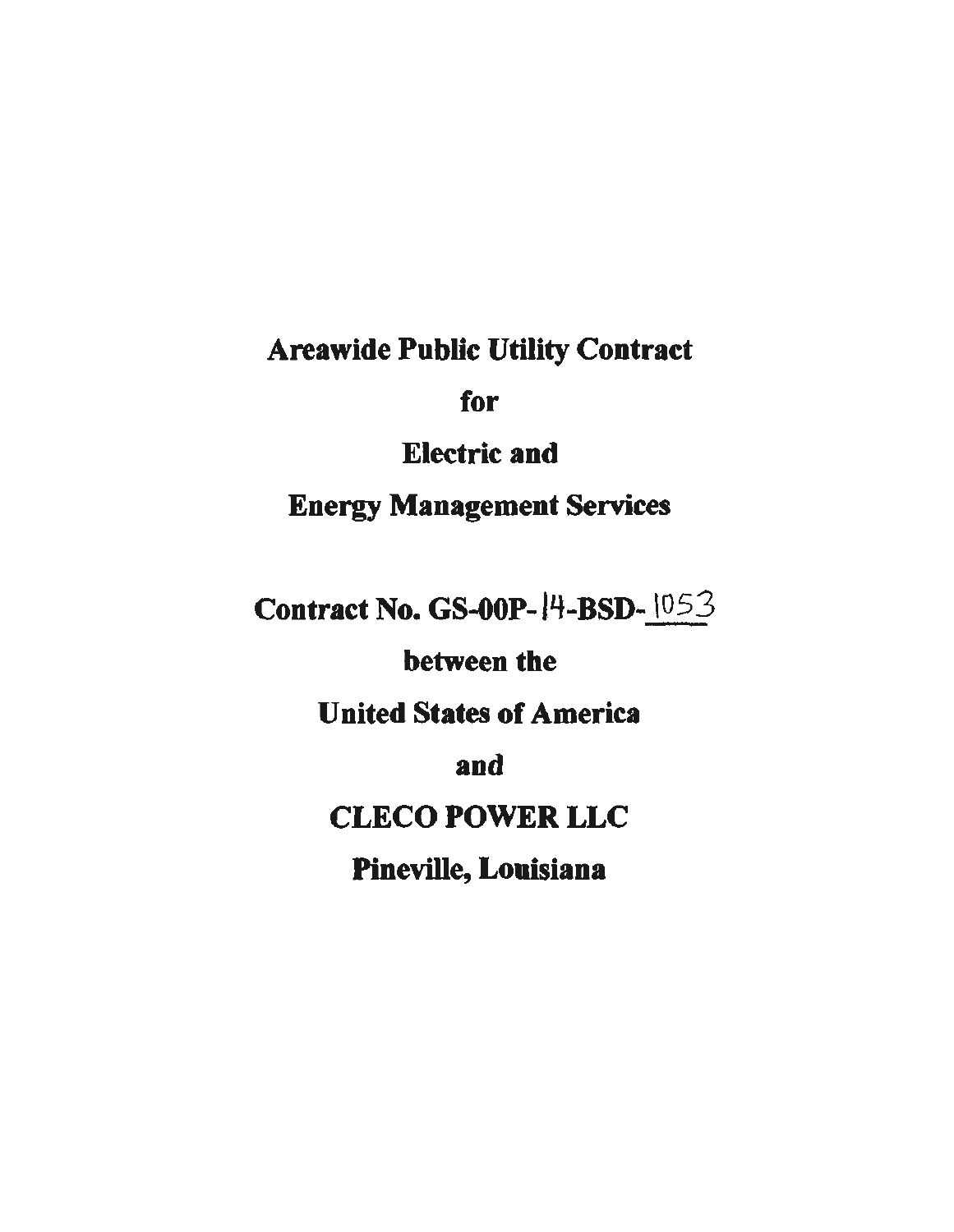# **Negotiated Areawide Contract**

# No. GS-00P-14-BSD-1053 between the **United States of America** And **CLECO POWER LLC**

# **TABLE OF CONTENTS**

# **Article**

# Page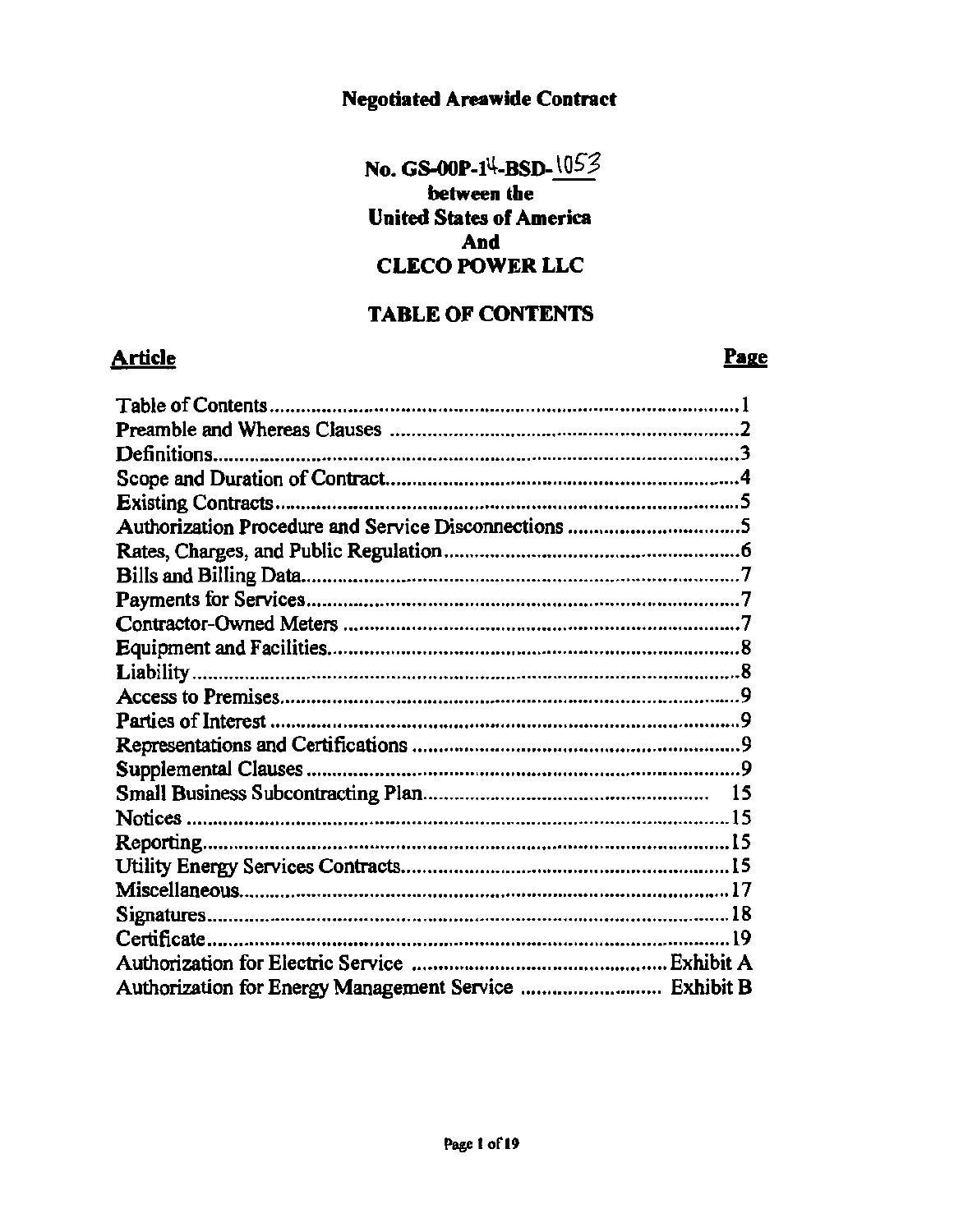#### NEGOTIATED AREAWIDE CONTRACT No. GS-00P-1<sup>1</sup>-BSD-  $1053$

#### BETWEEN THE UNITED STATES OF AMERICA AND CLECO POWER LLC

THIS AREAWIDE CONTRACT FOR ELECTRIC AND ENERGY MANAGEMENT SERVICES PROVIDED UNDER THE APPROPRIATE REGULATORY AUTHORITY is executed this 19th day of December, 2013, between the UNITED STATES OF AMERICA, acting through the Administrator of General Services (hereinafter referred to as the "Government"), pursuant to the authority contained in 40 U.S.C. SOI(b)(l), and CLECO Power LLC, Pineville, Louisiana, a limited liability company organized and exiting under the laws of the State of Louisiana, and having its principal office and place of business at 2030 Donahue Ferry Road, Pineville, Louisiana 71360-5226 (hereinafter referred to as the "Contractor"):

*WHEREAS,* the Contractor now has on file with Louisiana Public Service Commission and/or with such other regulatory bodies as may have jurisdiction over the Contractor (hereinafter referred to collectively as the "Commission") all of its effective tariff, rate schedules, riders, rules and regulatory tenns and conditions of service, as applicable;

*WHEREAS,* with some exceptions, the Government is generally required by Chapter 1 of Title 48 of the Federal Acquisition Regulation (FAR), 48 CFR 41.204, to enter into a bilateral contract for electric and/or energy management services at each Federal facility where the value of the utility service provided is expected to exceed \$150,000 per year;

*WHEREAS,* where the Government has an Areawide Contract in effect with a particular utility then such utility service is normally to be procured thereunder;

*WHEREAS,* the Contractor and the Government mutually desire that this Areawide Contract be used by the agencies of the Government in obtaining electric and/or energy management services provided under the Appropriate ReguJatory Authority from the Contractor and to facilitate partnering arrangements as encouraged and authorized by 10 U.S.C. 2911-2918 and 42 U.S.C. 8256;

*NOW. THEREFORE*, in consideration of the premises and mutual covenants herein contained, the parties hereby agree as follows: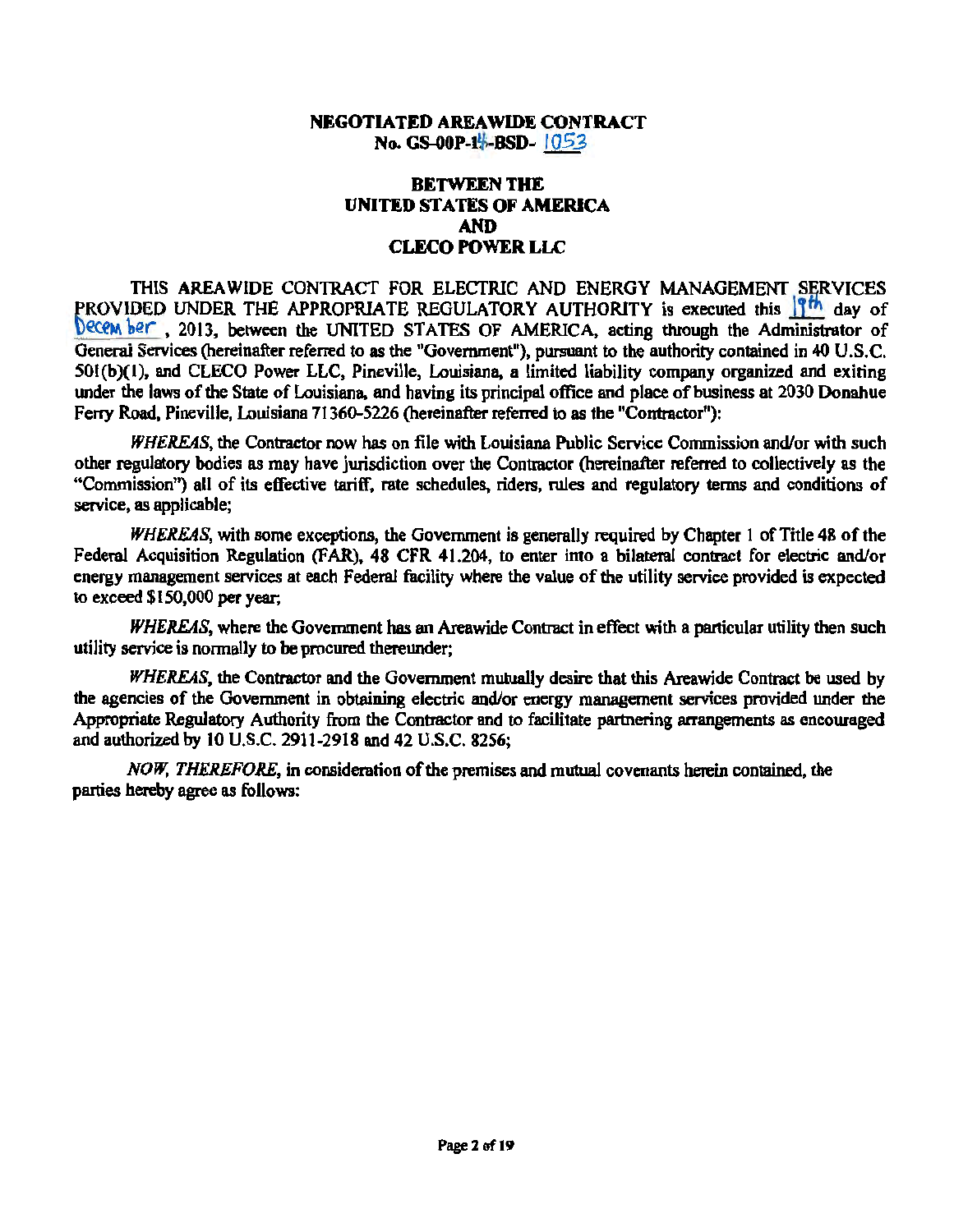#### ARTICLE 1. DEFINITIONS.

1.1. As used in this contract.

(a) the term "Areawide Contract" means this master contract entered into between the Government and Contractor to cover the utility service acquisitions of all Federal agencies in the franchised certificated service territory from Contractor for a period not to exceed ten (10) years;

(b) the tenn "Agency" means any Federal department, agency, or independent establishment in the executive branch of the Government, any establishment in the legislative or judicial branches of the Federal Government. or any wholly or mixed ownership Government corporation, *as* defined in the Government Corporation Control Act, a list of which Agencies may be found by searching the document entitled ADM 4800.2G, dated February 16,2011, on the General Services Administration website;

(e) the term "Ordering Agency" means any Agency that is authorized to and obtains Utility Services under this Areawide Contract;

(d) the term "Authorization" means an order form used to acquire services under this areawide contract (see Exhibit "A" AUTHORIZATION FOR ELECTRIC SERVICE and/or Exhibit "B" AUTHORIZATION FOR ENERGY MANAGEMENT SERVICE PROVIDED UNDER THE APPROPRIATE REGULATORY AUTHORITY) annexed hereto. With the exception of the provisions defined in "Contractor's Tariff" and "Contractor's Terms and Conditions," all authorizations shall be administered outside of the oversight and purview of the regulatory environment and in accordance with the requirements of the Federal Acquisition Regulations;

(e) the term "Termination Authorization" means an order fonn used to by the Government to notify the Contractor that the Government wants to discontinue or disconnect a specific utility service provided under this Contract, where the Authorization for Utility Services does not otherwise specify how Utility Services are to be<br>terminated. (see Exhibit "A" AUTHORIZATION FOR ELECTRIC SERVICE and/or Exhibit "B" (see Exhibit "A" AUTHORIZATION FOR ELECTRIC SERVICE and/or Exhibit "B" AUTHORIZATION FOR ENERGY MANAGEMENT SERVICE PROVIDED UNDER TIIE APPROPRIATE REGULATORY AUTHORITY);

(f) the term "Service" means any electric and/or energy management services generally available from the Contractor pursuant to Contractor's Tariff or the Contractor's Terms and Conditions, whichever is applicable;

(g) the term "Electric Service" means regulated electric conunodities (where applicable), transportation, distribution, and/or related services;

(h) the tenn "Energy Conservation Measure'' means any specific energy related or water project intended to provide energy savings and/or demand reduction in Federal facilities (Reference Article 18 herein);

(i) the term "Energy Management Service (EMS)" means any project that reduces and/or manages energy demand in a facility as well as those services that determine whether such reductions are feasible (such as energy audits and any ancillary services necessary to ensure the proper operation of the energy conservation measure. Such measures include, but are not limited to, operating, maintenance and commissioning services. (Energy Conservation Measure and Demand Side Management Measure are considered equivalent terms, and may result from Energy Management Services.) To be considered an EMS measure, the measure must satisfy all of the following requirements:

I. the EMS measure must produce measurable energy reductions or measurable amounts of controlled energy and/or water use;

2. the EMS measure must be directly related to the use of energy or directly control the use of energy or water;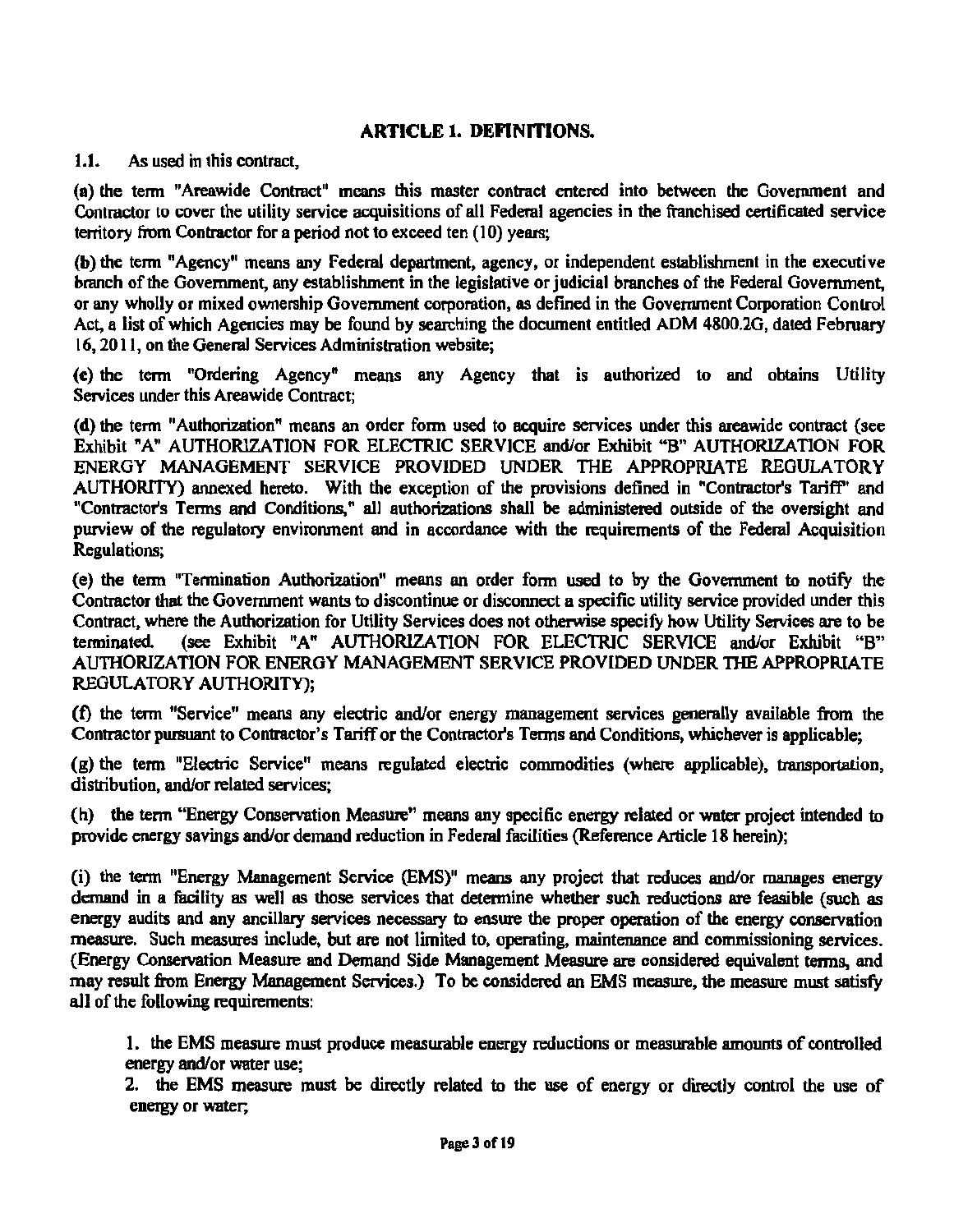3. the preponderance ofwork covered by the EMS measure (measured in dollars) must be for Items I and 2 above; and

4. the EMS measure must be an improvement to real property.

(j) the tenn "Contractor's Tariff' means the CLECO POWER LLC Utility Service Tariffs, and includes rate schedules, covenants, riders, rules, regulations, and regulated terms and conditions of service as may be modified, amended or supplemented by the Contractor from time to time and approved by the Commission;

(k) the tenn "Contractor's Terms and Conditions" for this Agreement, means the generic terms, conditions, policies, procedures, payment terms established by the Contractor for those services that are provided pursuant to this Contract, and as such, may be modified, amended, or supplemented by the Contractor from time to time, that are under the Commission's jurisdiction, but are not required to be approved by the Commission before they take effect. The definition of "Terms and Conditions" shall not include price-related matters or contract tenns developed for specific Authorizations;

(1) the term "Connection Charge" means a Contractor's charge for facilities on the Contractor's side of the delivery point which facilities  $(1)$  are required to make connections with the nearest point of supply and  $(2)$  are installed, owned, maintained, and operated by the Contractor in accordance with the Contractor's Tariff and the Commission's rules and regulations;

(m)the term "Class of Service" or "Service Classification" means those categories of service established by the Contractor's Tariff as filed with the Commission; and

(n) the term "Utility Service" means any Electric and/or Energy Management Services provided under the Appropriate Regulatory Authority that are generally available from the Contractor pursuant to Contractor's Tariff or the Contractor's Terms and Conditions, whichever is applicable.

1.2. This Article is hereby expanded to include the additional definitions contained in FAR Clause 52.202-1, Definitions (JULY 2004), 48 C.F.R. 52.202-1, which are incorporated herein by reference.

# ARTICLE 2. SCOPE AND DURATION OF CONTRACT.

**2.1.** This Areawide Contract shall be in effect on and after the date of execution and shall continue for a period of ten (10) years, except that the Government, pursuant to the clause contained in FAR 52.249-4 (48 C.F.R. 52.249-4), incorporated into this Areawide Contract under Article 14.1-69, or the Contractor, upon 60 days written notice to the Government, and without liability to the Government or any Ordering Agency, may terminate this Areawide contract, in whole or in part, when it is in their respective interest to do so. Neither the stated duration of this Areawide Contract nor any other termination of it, in whole or in part, shall be construed to affect any obligation for any payment, charge, rate, or other matter that may be imposed pursuant to the Contractor's tariff, Contractor's Terms and Conditions or in any Authorization entered into pursuant to this Areawide Contract.

2.2. Authorizations may be executed under this Areawide Contract at any time during the term of this contract, up to and including the last effective date. The term of the Authorization shall be for a term of up to ten (10) years that is independent of the term of this Areawide Contract provided this contract is superseded by a follow-on contract with the Contractor.

2.3. The provisions of this Areawide Contract shall not apply to the Contractor's service to any Agency until both the Ordering Agency and the Contractor execute a written Authorization for Electric and/or Energy Management services. After both the Government and Contractor have signed the Authorization, the Contractor will furnish to the Ordering Agency, and the Ordering Agency will purchase from the Contractor, the specific Utility Services described in the Authorization for the installation(s) or facility(ies) that are named in the Authorization.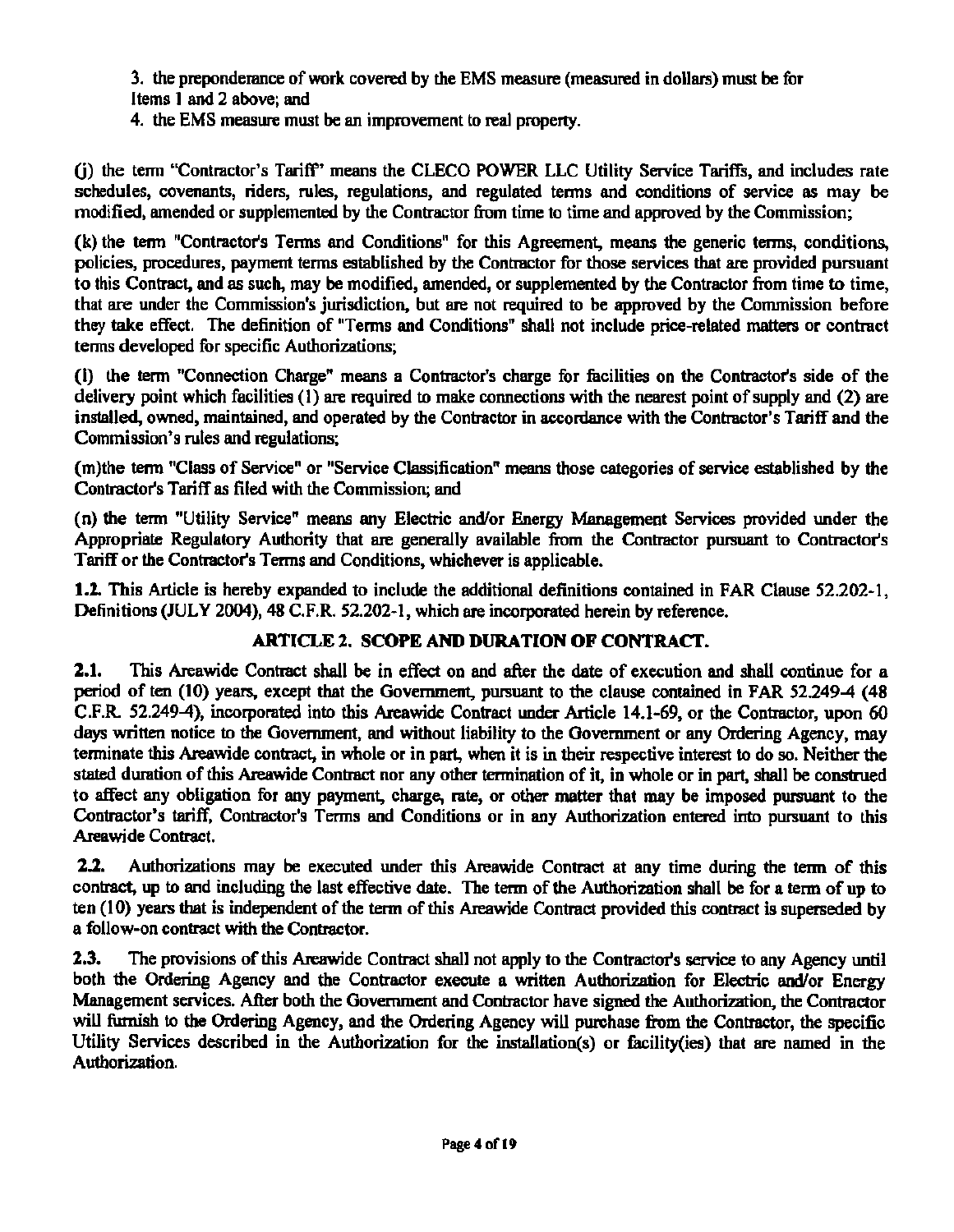2.4. Nothing in this Areawide Contract shall be construed as precluding the Ordering Agency and the Contractor from entering into an Authorization for negotiated rates or service of a special nature, provided such negotiated rates or service are in accordance with the rules and regulations of the Commission, if applicable.

#### ARTICLE 3. EXISTING CONTRACTS.

3.1. The parties agree that an Agency currently acquiring service from the Contractor under a separate written contract may continue to do so until that contract expires or until such time as the Agency and the Contractor mutually agree to terminate that separate written contract and have such service provided pursuant to this Areawide Contract by executing an appropriate Authorization or Authorizations.

3.2. Existing special rates and services of a special nature currently provided under a separate written contract may be continued under the Authorizations described in Article 3.1 if requested by the Ordering Agency and agreed upon by the Contractor.

#### ARTICLE 4. AUTHORIZATION PROCEDURE AND SERVICE DISCONNECTION.

4.1. To obtain or change service under this Areawide Contract, the Ordering Agency shall complete the appropriate Authorization and forward it to the Contractor. Upon the request of the Ordering Agency, the Contractor shall endeavor to provide reasonable assistance to the Ordering Agency in selecting the service classification which may be most favorable to the Ordering Agency. Upon execution of an Authorization by both the Contractor and the Ordering Agency, the date of initiation or change in service shall be effective as of the date specified in the Authorization. In the event a date is not specified in the Authorization as the effective date, the date in which the Authorization was signed by the Ordering Agency shall be the effective date of the Authorization. An executed copy of the Authorization shall be transmitted by the Ordering Agency to GSA at the address provided in Article 16.1.

4.2. During the term of this Areawide Contract, effective Authorizations need not be amended, modified, or changed by an Ordering Agency to reflect changes in: accounting and appropriation data, the Contractor's Tariff requirements, the Contractor's cost of purchased fuel, or the estimated annual cost of service. Such changes are considered internal to the party involved. Where changes are required in effective Authorizations because of a change in the service requirements of an Ordering Agency, an amended Authorization shall be mutually agreed upon and executed.

4.3. An Ordering Agency or the Contractor may discontinue service provided pursuant to this Areawide Contract to a particular Federal facility or installation by delivering a written Tennination Authorization to the other. Such discontinuance of service by an Ordering Agency or the Contractor shall be in accordance with the terms of this Areawide Contract and the Contractor's Tariff, Contractor's Terms and Conditions, or as otherwise provided under a particular Authorization.

4.4. Prior to entering into an Authorization for goods and/or services generally available from other sources on a competitive basis, the Contracting Officer shall obtain a justification for utilizing other than full and open competition in accordance with the policies and procedures prescribed by Subpart 6.3 of the Federal Acquisition Regulations (48 C.F.R 6.301).

4.5. In the event the Areawide Contract is not renewed at the expiration of the contract term, and active Exhibit "B" Authorization for energy management service shall be cancelled unless it is modified to incorporate the general tenns and conditions of the current contract and the term extended to the required contract tenn specified in the Authorization.

4.6 The Contracting Officer of the Authorization shall review the clauses in Article 14 and include the relevant clauses in the Exhibit "A" AUTIIORIZATION FOR GAS SERVICE and/or Exhibit "B" AUTHORIZATION FOR ENERGY MANAGEMENT PROVIDED UNDER THE APPROPRIATE REGULATORY AUTHORITY.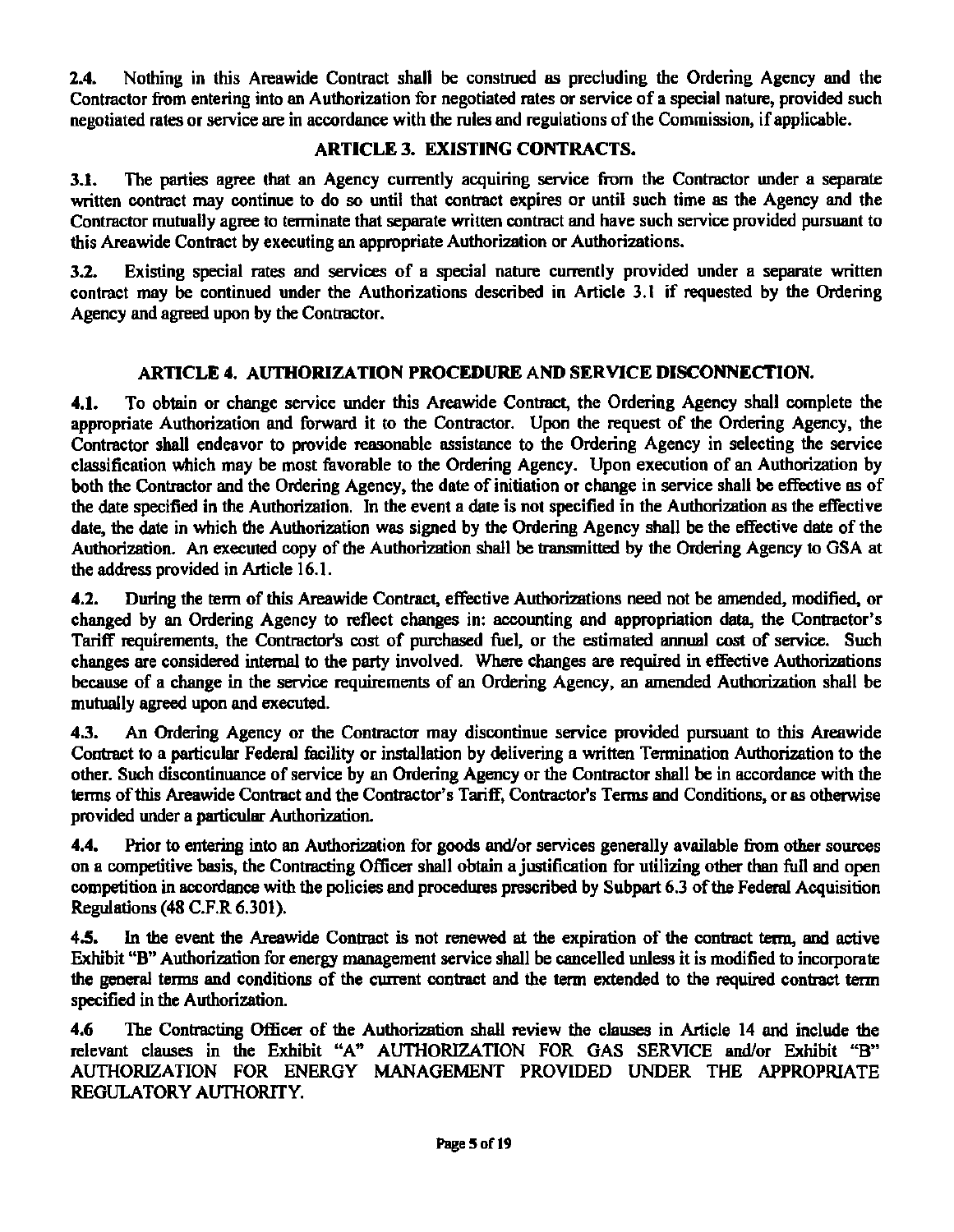#### ARTICLE 5. RATES, CHARGES, AND PUBLIC REGULATION.

5.1. A complete listing of all the Contractor's Tariffs are available to the Govenunent and any Ordering Agency electronically at the Contractor's website accessible via the tariff link on the website entitled www.cleco.com

5.2. Subject to the provisions of Article 2.3, all utility and/or energy management service purchases under this Areawide Contract, as well as any other actions taken under this Areawide Contract, shall be in accordance with, and subject to, the Contractor's Tariff, except to the extent that same are preempted by Federal law. Throughout the term of the Contract, the Government shall have full access to the Contractor's currently effective Tariffs. In the event the Contractor's Tariff becomes inaccessible via the internet or the Ordering Agency does not have access to the internet, the Contractor agrees to provide newly effective or amended Tariff in accordance with the Contractor's Tariff distribution practices, policies and procedures applicable to all customers.

5.3. If, during the tenn of this Areawide Contract, the Commission approves a change in rates for utility service obtained under an Authorization in effect hereunder, the Contractor agrees to continue to furnish, and the Ordering Agency agrees to continue to pay for, those Utility Services at the newly approved rates ftom and after the date such a rate change is made effective. *As* provided in Article 4.2, modification of any Authorization hereunder is not necessary to implement higher or lower rates.

5.4. The Contractor hereby represents and warrants to the Government that the Utility Service rates available to any Ordering Agency hereunder shall at all times not exceed those available to any other customer served under the same service classification for the same or comparable service, under like conditions of use. Nothing herein shall require the Contractor to apply a utility service rate that is inapplicable to the Ordering Agency.

5.5. Reasonable written notice via an Authorization shall be given by the Ordering Agency to the Contractor, at the address provided in Article 16.2, of any material changes proposed in the volume or characteristic of utility services required by the Ordering Agency.

5.6. To the extent required by the Contractor's Tariff or the Contractor's Tenns and Conditions, and in accordance therewith, any necessary extension, alteration, relocation, or reinforcement of the Contractor's transmission and/or distribution lines, related special facilities, service arrangements, Energy Management Services (including any rebates to which the Ordering Agency may be entitled), energy audit services, or other Utility Services required or requested by an Ordering Agency shall be provided and, as applicable, billed for, by the Contractor.

5.7. To the extent available from the Contractor, the Contractor shall provide and, as applicable, bill for technical assistance on or concerning an Ordering Agency's equipment (such as the inspection or repair of such equipment) as may be requested by such Ordering Agency. The charges for such technical assistance shall be calculated at the time the technical assistance is rendered in accordance with the Contractor's applicable billing schedule in effect at the time the technical assistance is rendered (except as otherwise mutually agreed upon by the Contractor and Ordering Agency in writing), and the assistance shall comply with Contractor's Tariff, if applicable.

5.8. The Authorization used to obtain and provide the matters, Utility Services, or technical assistance described in Articles 5.6 and *5.*7 above shall contain information descriptive of the matters, services, or technical assistance required or requested, including the amount of (or method to determine) any payment to be made by the Ordering Agency to the Contractor for the provision of said matters, services, or technical assistance.

5.9. Any charges for matters or services referenced in Article 5.6 hereof which are not established by the Contractor's Tariff shall be subject to audit by the Ordering Agency. Payment for the matters and services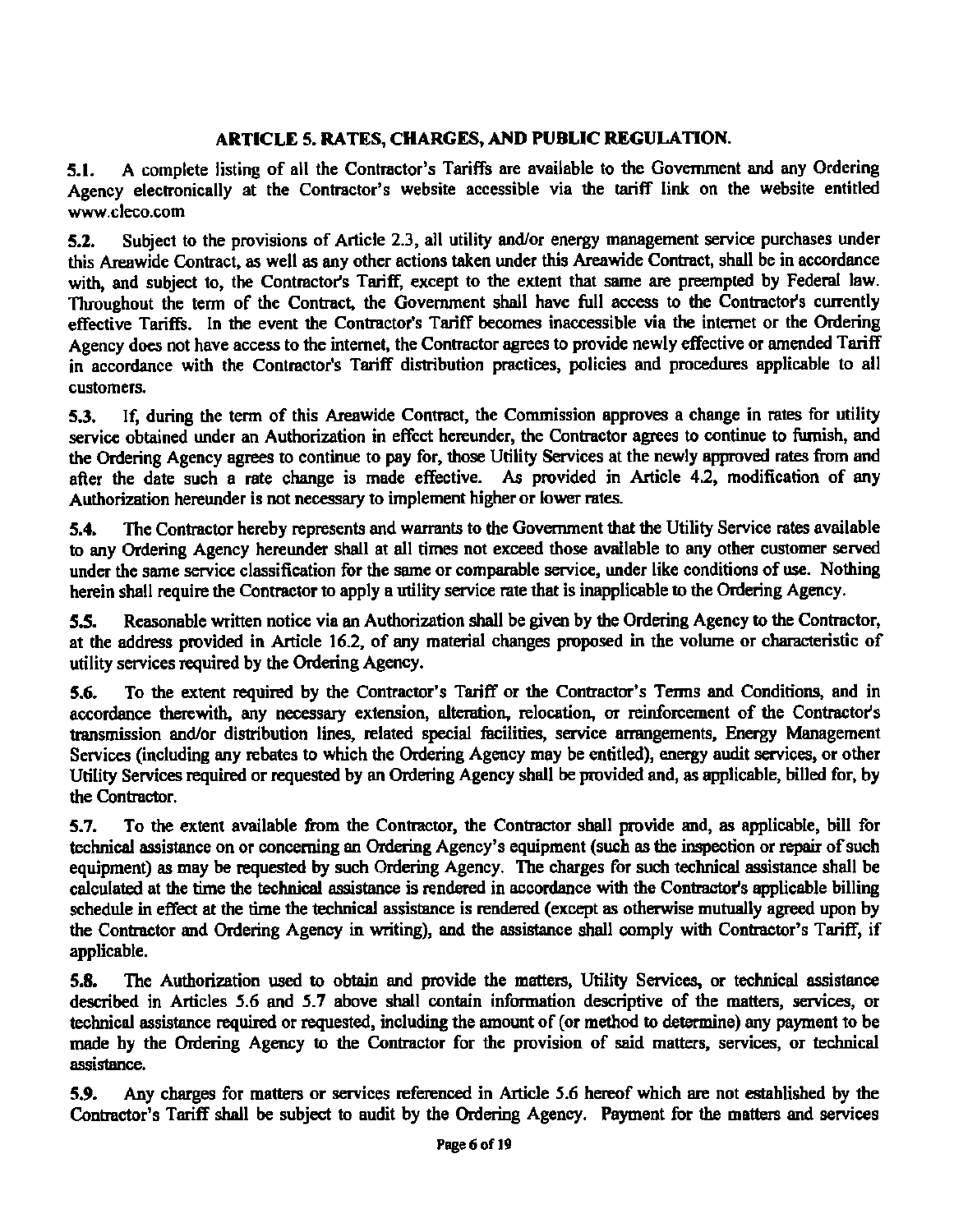referenced in Article 5.6 shall not be unreasonably withheld or denied. The Contractor further warrants and represents to the Government that charges for the matters or services referenced in Article 5.6. will not exceed the charges billed to other customers of the Contractor served under the same service classification for like matters or services provided under similar circumstances.

#### ARTICLE 6. BILLS AND BILLING DATA.

6.1. The Utility Services supplied hereunder shall be billed to the Ordering Agency at the address specified in each Authorization. BiJis shall be submitted in original only, unless otherwise specified in the Authorization. All bills shall contain such data as is required by the Commission to substantiate the billing, and such other reasonable and available data as may be requested by the Ordering Agency, provided that such other data are contained in bills provided to other customers of the Contractor served under the same service classification as the Ordering Agency.

### ARTICLE 7. PAYMENTS FOR SERVICES.

7.1. With the exception of the payments described in Article 7.3 herein, payments hereunder shall not be paid in advance of services rendered. The Ordering Agency shall effect payment of all bills for Utility services rendered under this Areawide Contract in accordance with the terms of the Contractor's currently effective payment provisions of the Contractor's Tariff. Changes in the Contractor's Tariff provisions for the payment of bills shall supersede the provisions of this paragraph.

7.1. The Ordering Agency will make invoice payments for services not subject to the direct oversight or approval of the Commission in accordance with the provisions of the FAR Subpart 52.232-25 (Article 14.1-43). The interest rate for late payments made pursuant to this clause shall be computed in accordance with the Office ofManagement and Budget prompt payment regulations at *5* C.F.R. 1315.

7.3. All payments hereunder shall not normally be made in advance of services rendered in accordance with FAR Subpart 32.4 unless required by the Contractor's Tariff. The applicability of this provision is limited to connection charge and line extension payments specifically cited and provided for in the Contractor's Tariff.

7.4. Each payment made by Treasury check to the Contractor shall include the Contractor's billing stub(s), or a Government or Ordering Agency payment document that clearly and conectly lists all of the Contractor's account numbers to which the payment applies and the dollar amount applicable to each account. If payment is by Electronic Funds Transfer either through the Automated Clearing House (ACH) or the Federal Reserve Wire Transfer System, the provisions of FAR Subpart 52.232-37 shall apply (See Article 14) and the Ordering Agency must specify the method of payment and the designated payment office on the Authorization form.

# ARTICLE 8. CONTRACTOR-OWNED METERS.

8.1. Metering equipment of standard manufacture suitable to measure all Utility Services supplied by the Contractor hereunder shall be furnished. installed, calibrated and maintained by the Contractor at its expense. In the event any meter fails to register or registers incorrectly, as determined by the regulations of the Commission, billing adjustments shall be made in accordance with such regulations.

8.l. The Contractor, so far as possible, shall read all meters monthly in accordance with the Contractor's Tariff and the Commission's regulations.

8.3. Meters shall be inspected upon installation at no direct charge to the Ordering Agency. Subsequent inspection, periodic testing, repair, and replacement of meters shall be done in such place and manner as provided by the Commission's regulations. Upon notice that a meter is failing to register correctly, the Contractor shall take immediate steps to effect replacement or repair. Ordering Agencies shall have the right to request a meter test in accordance with the procedures prescribed in the Commission's regulations. The tests and applicable meter accuracy standards are those set forth in the Commission's regulations. The expense of meter tests shall be borne by the party designated as responsible therefore in the Commission's regulations.

8.4. For the purposes of this Article, references to meters shall apply only to Contractor-owned metering devices installed and maintained by the Contractor in accordance with Commission guidelines for regulated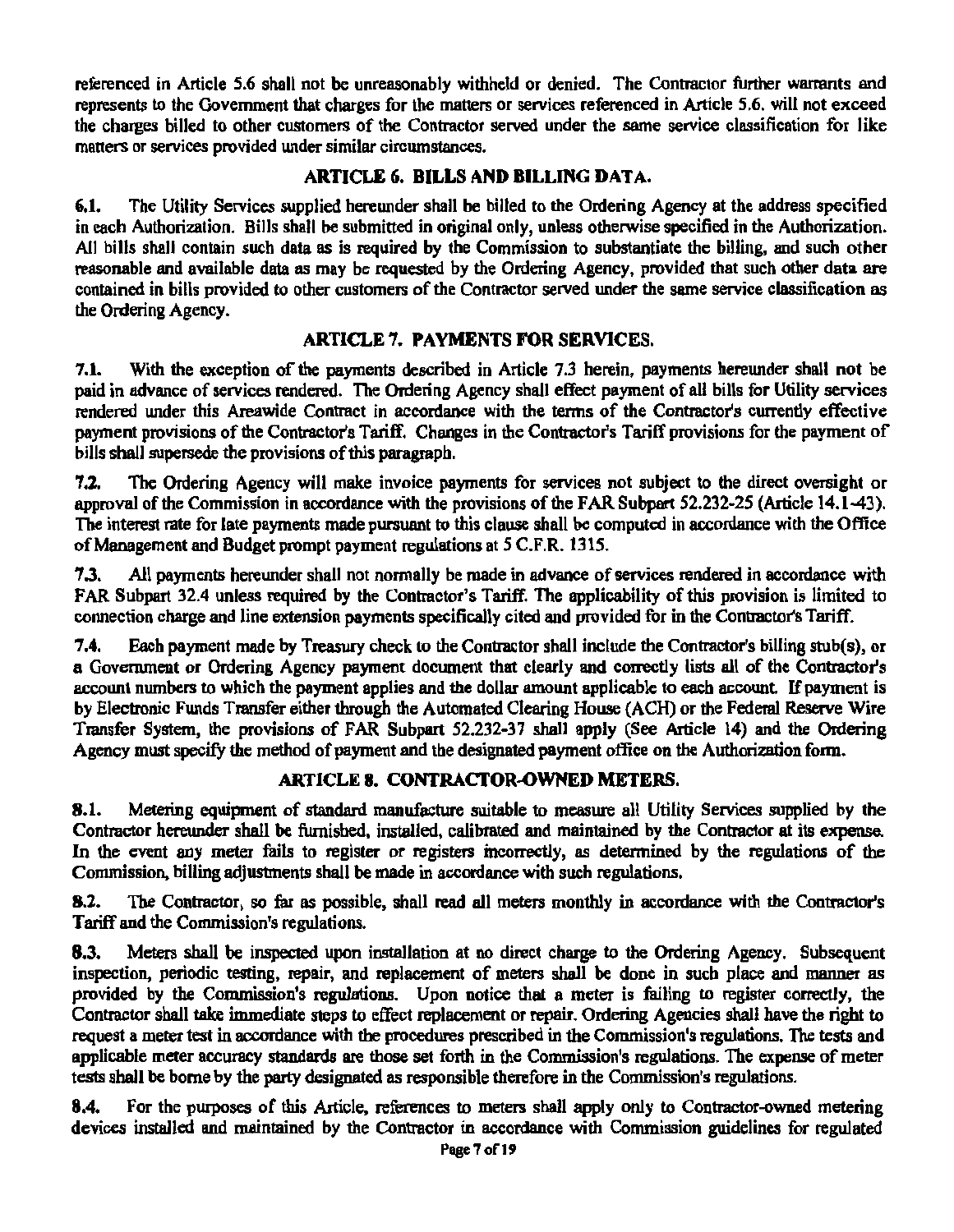Utility Service(s). References to meters under this Article shall not apply to meters that are to be installed by the Contractor at the request of an Ordering Agency, to be owned by the Government as a part of an Authorization for Energy Management Service or other service. Authorization for Energy Management Service or other service.

#### ARTICLE 9. EQUIPMENT AND FACILITIES.

9.1. Subject to the provisions of Article 5.6 hereof, the responsibility for owning, furnishing, installing, and maintaining all equipment and facilities (other than meters) required to supply service at the delivery point(s) specified in an Authorization shall be determined in accordance with the Contractor's regulated Tariff. The Ordering Agency shall provide, free of charge to the Contractor, mutually agreeable locations on its premises for the installation of meters and such other equipment furnished and owned by the Contractor and necessary to supply service hereunder. The Contractor shall, at all times during the life of this Areawide Contract, operate and maintain at its expense such equipment or facilities as for which it has responsibility in accordance with this Article 9.1, and shall assume all taxes and other charges in connection therewith. Notwithstanding anything to the contrary in FAR 52.241-5 (Contractor's Facilities (FEB 1995)), to the extent required by the Contractor's Tariffs and the Commission's rules and regulations, and in accordance thereof, such equipment and facilities for which the Contractor has responsibility in accordance with this Article 9.1 may be removed or abandoned in place. In both cases, the Agency's premises shall be restored by the Contractor at its expense within a reasonable time after discontinuance of service to the Ordering Agency.

*9.2.* All necessary rights-of-way, easements and such other rights necessary to permit the Contractor to perform under this contract shall be obtained and the expense for same borne in accordance with the Contractor's Tariff and the Commission's rules and regulations.

#### ARTICLE 10. LIABILITY.

10.1. If the Government and/or an Ordering Agency has limited or restricted the Contractor's right of access under Article 11 and thereby interfered with the Contractor's ability to supply service or to correct dangerous situations which are a threat to public safety, CLECO POWER LLC shall be excused from any contractual or service obligations that are impacted by the Government's limitation or restriction on access and the Government shall be responsible for any liability resulting from such restricted or limited access to the extent permitted by law and authorized by appropriations. This Article 10.1 shall not be construed to limit the Government's liability under applicable law.

10.1. The Contractor's liability to the Government and to any Ordering Agency for any failure to supply service, for any interruptions in service, and for any irregular or defective service shall be detennined in accordance with the Contractor's Tariff.

10.3. Except as provided above, and in accordance with the Contractor's Tariff, the Government shall not be liable for damage or injury to any person or property, including death, occasioned solely by the Contractor, its employees' or agents' negligent installation and use, operation or intentional misuse of the Contractor's equipment or facilities.

10.4. In accordance with the Contractor's Tariff, neither the Contractor nor its employees or agents, shall be liable for damage or injury to any person or property, including death, occasioned solely by the negligent installation, use, operation or intentional misuse of Contractor's equipment or facilities by the Government, its employees or agents.

10.5. The Contractor shall not be liable for incidents arising out of or in any way connected with the violation or compliance with any local, state, or federal environmental law or regulation resulting from pre-existing conditions at a Government job site, release or spill of any pre-existing hazardous materials or waste, or out of the management and disposal of any pre-existing contaminated soils or ground water which was removed from the ground as a result of work performed by the Contractor, unless it can be determined that there was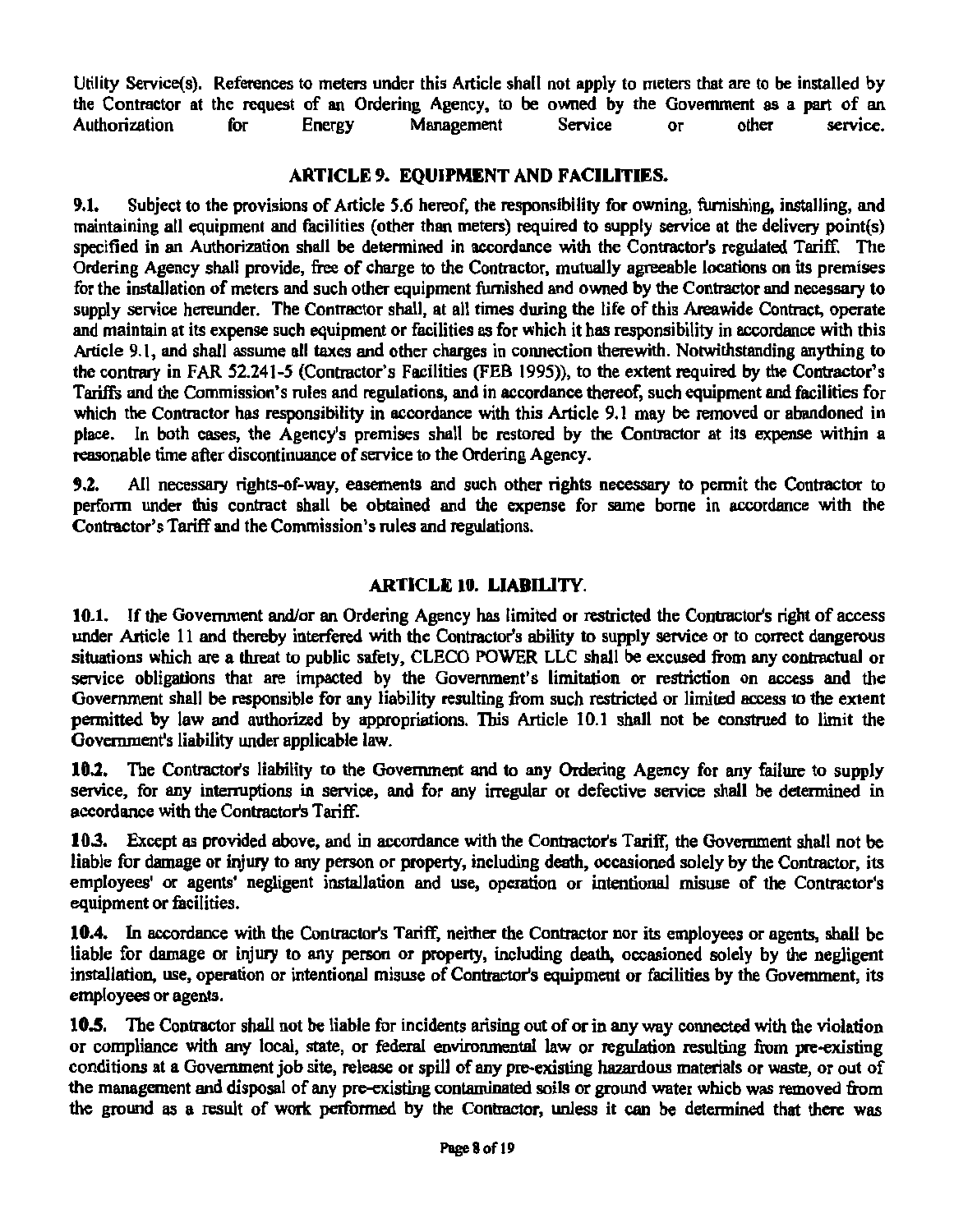negligence on the part of the Contractor's employees which resulted in willful failure to notify and react to an obvious pre-existing condition.

10.6. The Government agrees to accept full responsibility for and bear all costs associated with pre~existing environmental liability. Responsibility for testing, abatement, remediation, and/or disposal of hazardous material, including, but not limited to, contaminated soil, contaminated groundwater and contaminated surface water and storm water resulting from contact with pre-existing hazardous materials, lead paint, asbestos, polychlorinated biphenyls, fuel oil, or underground fuel oil tanks, shall remain with the Government. Where there is reason to suspect that hazardous material is present at the work site, or where hazardous material is encountered during the course of work being performed, the Contractor shall stop wotk; notify the Contracting Officer and Activity personnel, and request that the Government test the work site for such hazardous material and appropriately abate and dispose of such hazardous material. Once the work site has been cleared of all hazardous material, the Contractor shall resume work in that area.

#### ARTICLE 11. ACCESS TO PREMISES.

11.1. The Contractor shall have access to the premises served at all reasonable times during the term of this Areawide Contract and at its expiration or termination for the purpose of reading meters, making installations, repairs, or removals of the Contractor's equipment, or for any other proper purposes hereunder; provided, however, that proper military or other governmental authority may limit or restrict such right of access in any manner considered by such authority to be necessary or advisable.

#### ARTICLE 12. PARTIES OF INTEREST.

12.1. This Areawide Contract shall be binding upon and inure to the benefit of the successors, legal representatives, and assignees of the respective parties hereto.

12.2. When the Contractor becomes aware that a change in ownership of the Contractor ("change in ownership" for purposes of this Areawide Contract being defined as a sale of more than fifty percent of the outstanding voting stock of the Contractor) or a change in the name of the Contractor bas occurred, the Contractor shall notify the Government at the address provided in Article 16.1 within thirty (30) days after the effective date of any such ownership or name change.

#### ARTICLE 13. REPRESENTATIONS AND CERTIFICATIONS.

13.1. This Areawide Contract incorporates by reference the representations and certifications made by the Contractor, which shall be filed annually electronically at www.sam.gov.

13.2. The offeror represents that the following persons are authorized to negotiate and execute on its behalf with the U.S. Government in connection with this contract:

#### 1. Keith Crump, Senior Vice President - Commercial Operations, 2030 Donahue Ferry Road, Pineville, LA 71361, (318) 484-7100, keith.crump@cleco.com

#### ARTICLE 14. SUPPLEMENTAL CLAUSES.

#### 14.1. Clauses and Provisions Incorporated by Reference.

This contract incorporates one or more provisions and contract clauses by reference, with the same force and effect as if they were given in full text. Upon request, the Contracting Officer will make their full text available. The offeror is cautioned that the listed provisions and clauses may include blocks that must be completed by the contractor and/or submitted with its documentation. In lieu of submitting the full text of those provisions and clauses, the contractor may identify the provision and/or clause by paragraph identifier and provide the appropriate information with its docwnentation. Also, the full text of the provisions and clauses may be accessed electronically at this/these address(es):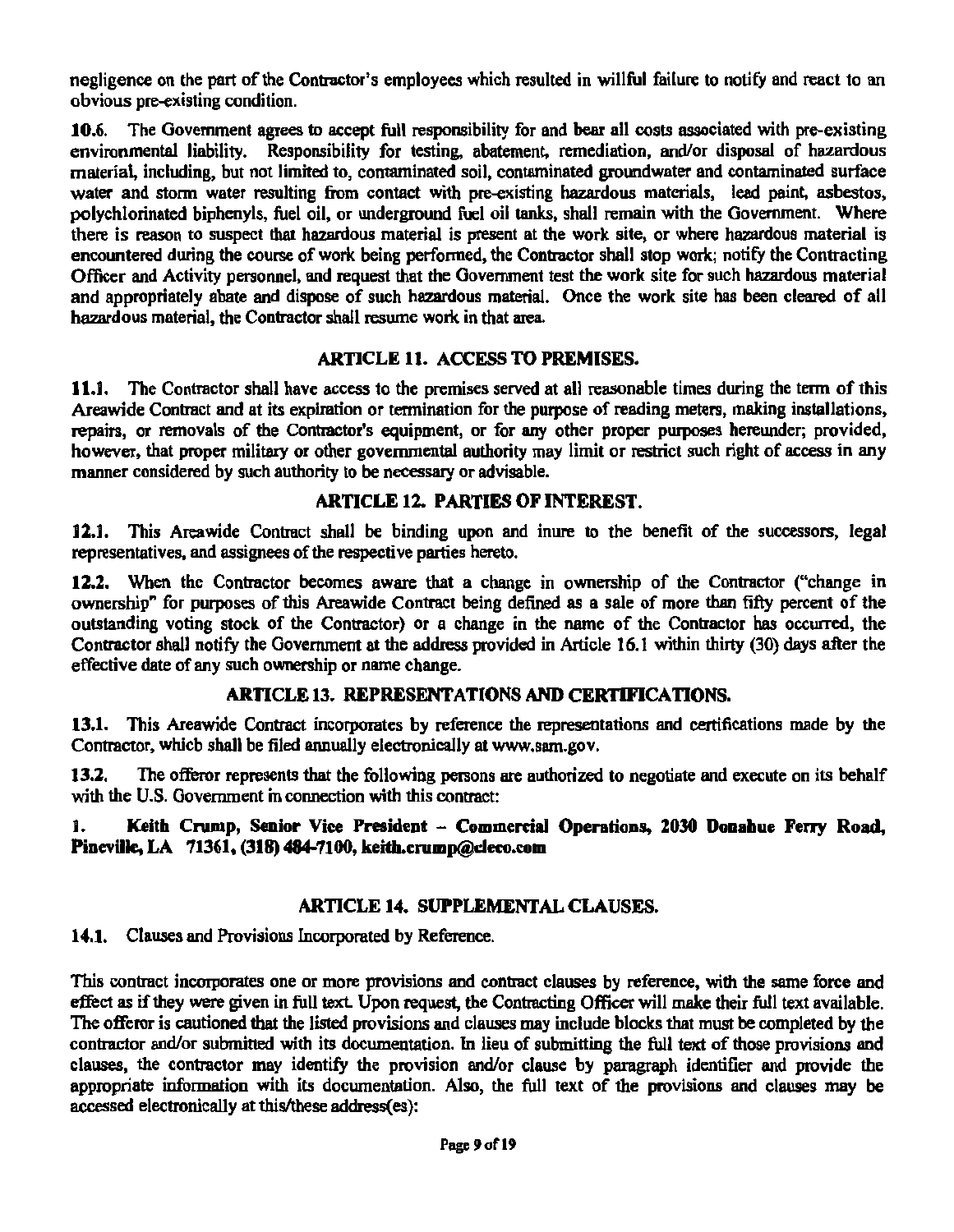http://www.acquisition.gov httpl/:www.acqnet.gov

|                  | <b>FAR REF</b> | <b>Federal Acquisition Regulation</b>                                                                                                               |
|------------------|----------------|-----------------------------------------------------------------------------------------------------------------------------------------------------|
| 1.               |                | 52.203-3 GRATUITIES (APR 1984)                                                                                                                      |
| 2.               |                | 52.203-5 COVENANT AGAINST CONTINGENT FEES (APR 1984)                                                                                                |
| 3.               |                | 52.203-6 RESTRICTIONS ON SUBCONTRACTOR SALES TO THE GOVERNMENT (SEPT 2006)                                                                          |
| 4.               |                | 52.203-7 ANTI-KICKBACK PROCEDURES (OCT 2010)                                                                                                        |
| 5.               |                | 52.203-8 CANCELLATION, RESCISSION, AND RECOVERY OF FUNDS FOR ILLEGAL OR IMPROPER<br><b>ACTIVITY (JAN 1997)</b>                                      |
| 6.               | 52.203-10      | PRICE OR FEE ADJUSTMENT FOR ILLEGAL OR IMPROPER ACTIVITY (JAN 1997)                                                                                 |
| 7.               | 52.203-11      | CERTIFICATION AND DISCLOSURE REGARDING PAYMENTS TO INFLUENCE CERTAIN<br>FEDERAL TRANSACTIONS (SEPT 2007)                                            |
| 8                | 52.203-12      | LIMITATION ON PAYMENTS TO INFLUENCE CERTAIN FEDERAL TRANSACTIONS<br>(OCT 2010)                                                                      |
| 9.               |                | 52.204-4 PRINTED OR COPIED DOUBLE-SIDED ON RECYCLED PAPER (MAY 2011)                                                                                |
|                  |                | 10. 52.204-5 WOMEN-OWNED BUSINESS (OTHER THAN SMALL BUSINESS) (MAY 1999)                                                                            |
| 11.              |                | 52.204-9 PERSONAL IDENTITY VERIFICATION OF CONTRACTOR PERSONNEL (JAN 2011) <sup>1,2</sup>                                                           |
|                  |                | 12. 52.204-7 CENTRAL CONTRACTOR REGISTRATION (FEB 2012)                                                                                             |
| 13.              |                | 52.209-6 PROTECTING THE GOVERNMENT'S INTEREST WHEN SUBCONTRACTING WITH CONTRACTORS                                                                  |
|                  |                | DEBARRED, SUSPENDED, OR PROPOSED FOR DEBARMENT (DEC 2010)                                                                                           |
|                  |                | 14. 52.215-2 AUDIT AND RECORDS-NEGOTIATION (OCT 2010)                                                                                               |
|                  | 15. 52.215-10  | PRICE REDUCTION FOR DEFECTIVE COST OR PRICING DATA (AUG 2011) <sup>1</sup>                                                                          |
|                  | 16. 52.215-12  | SUBCONTRACTOR COST OR PRICING DATA (OCT 2010)                                                                                                       |
| 17 <sup>17</sup> | 52.215-14      | INTEGRITY OF UNIT PRICES (OCT 2010) <sup>1</sup>                                                                                                    |
|                  | 18. 52.215-20  | REQUIREMENTS FOR COST OR PRICING DATA OR INFORMATION OTHER THAN COST OR                                                                             |
|                  |                | PRICING DATA (OCT 2010) <sup>1</sup>                                                                                                                |
|                  |                | 19. 52.219-8 UTILIZATION OF SMALL BUSINESS CONCERNS (JAN 2011)                                                                                      |
|                  |                | 20. 52.219-9 SMALL BUSINESS SUBCONTRACTING PLAN (JAN 2011)                                                                                          |
| 21.              |                | 52.219-16 LIQUIDATED DAMAGES-SUBCONTRACTING PLAN (JAN 1999)                                                                                         |
| 22.              |                | 52.222-3 CONVICT LABOR (JUNE 2003)                                                                                                                  |
| 23.              | 52.222-21      | PROHIBITION OF SEGREGATED FACILITIES (FEB 1999)                                                                                                     |
|                  | 24. 52.222-26  | EQUAL OPFORTUNITY (MAR 2007)                                                                                                                        |
| 25.              | 52.222-35      | EQUAL OPPORTUNITY FOR SPECIAL DISABLED VETERANS, VETERANS OF THE                                                                                    |
|                  |                | VIETNAM ERA, AND OTHER ELIGIBLE VETERANS (SEPT 2010)                                                                                                |
| 26.              | 52.222-36      | AFFIRMATIVE ACTION FOR WORKERS WITH DISABILITIES (OCT 2010)                                                                                         |
| 27.              | 52.222-37      | EMPLOYMENT REPORTS ON SPECIAL DISABLED VETERANS, VETERANS OF THE                                                                                    |
|                  |                | VIETNAM ERA, AND OTHER ELIGIBLE VETERANS (SEPT 2010)                                                                                                |
| 28.              | 52.222-38      | COMPLIANCE WITH VETERANS' EMPLOYMENT REPORTING REQUIREMENTS                                                                                         |
|                  | 52.222-50      | (SEPT 2010)<br>COMBATING TRAFFICKING IN PERSONS (FEB 2009)                                                                                          |
| 29.              | 52.222-54      | EMPLOYMENT ELIGIBILITY VERIFICATION (JUL 2012)                                                                                                      |
| 30.              |                |                                                                                                                                                     |
|                  |                | 31. 52.223-4 RECOVERED MATERIAL CERTIFICATION (MAY 2008) <sup>1</sup><br>32. 52.223-5 POLLUTION PREVENTION AND RIGHT-TO-KNOW INFORMATION (MAY 2011) |
|                  |                |                                                                                                                                                     |
|                  |                | 33. 52.223-6 DRUG-FREE WORKPLACE (MAY 2001)<br>34. 52.223-9 ESTIMATE OF PERCENTAGE OF RECOVERED MATERIAL CONTENT FOR EPA-                           |
|                  |                | DESIGNATED ITEMS (MAY 2008) <sup>13</sup>                                                                                                           |
| n c              | EA AAD 16.     | Durboy Coversion Bronison (Dro 2007)                                                                                                                |

35. 52.223-15 ENERGY EFFICIENCY IN ENERGY-CONSUMING PRODUCTS (DEC 2007)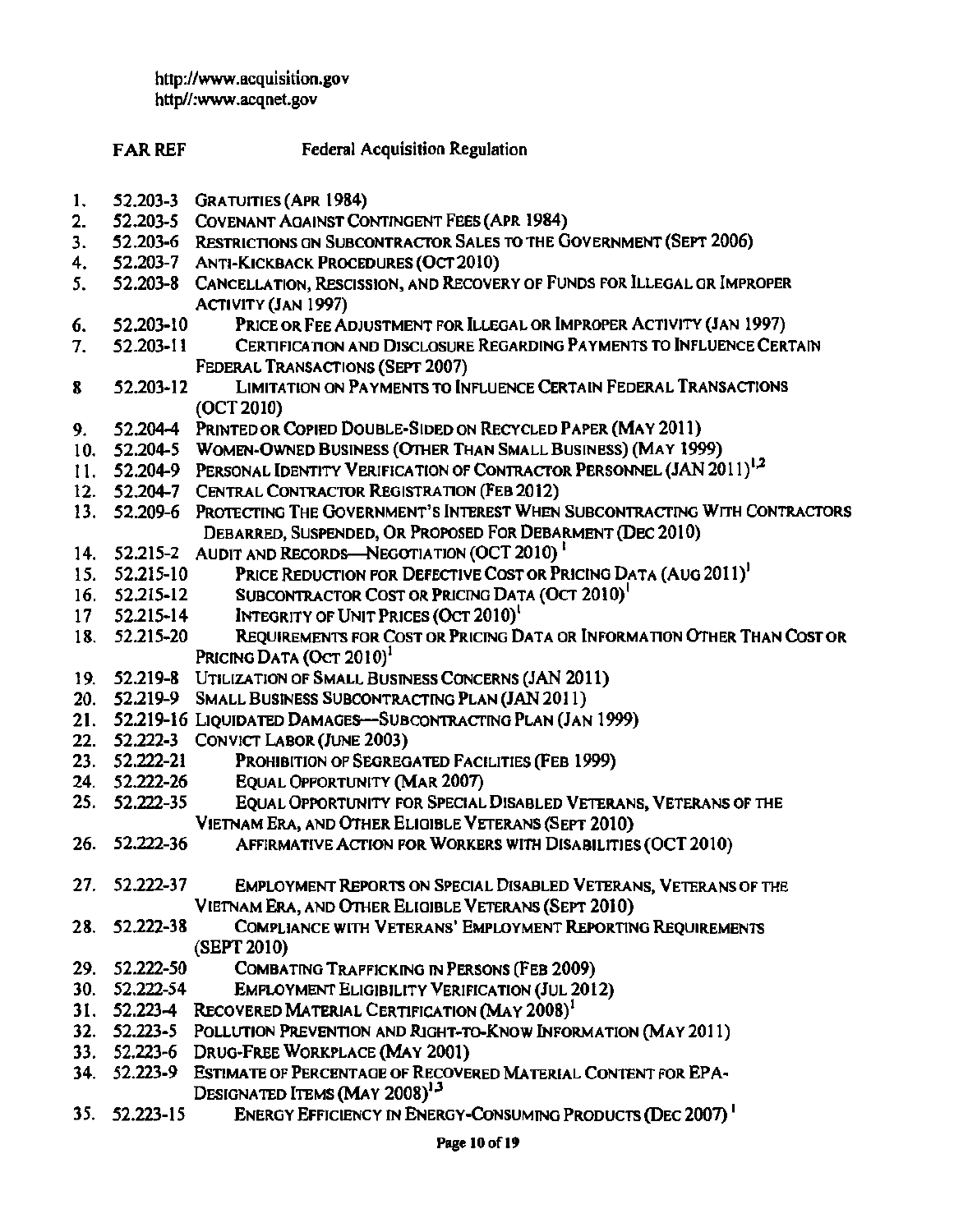- 36. 52.223-17 AFFIRMATIVE PROCUREMENT OF EPA-DESIGNATED ITEMS IN SERVICE AND CONSTRUCTION CONTRACTS (MAY 2008)<sup>1</sup>
- 37. 52.225-13 RESTRICTIONS ON CERTAIN FOREIGN PURCHASES (JUNE 2008)<br>38. 52.232-11 EXTRAS (APR 1984)
- 38. 52.232-11 EXTRAS (APR 1984)
- **39. 52.232-17 INTEREST (OCT 2010)**<br>**40. 52.232-18 AVAILABILITY OF FUN**
- AVAILABILITY OF FUNDS (APR 1984)
- 41. 52.232.19 AVAILABILITY OF FUNDS FOR THE NEXT FISCAL YEAR (APR 1984)<sup>4</sup><br>42. 52.232-23 Assignment of Claims (Jan 1986)
- ASSIGNMENT OF CLAIMS (JAN 1986)
- 43. 52.232-25 PROMPT PAYMENT (OCT 2008)<sup>1</sup><br>44. 52.232-33 PAYMENT BY ELECTRONIC FUND
- PAYMENT BY ELECTRONIC FUNDS TRANSFER-CENTRAL CONTRACTOR REOISTRATION (OCT 2003)
- 45. 52.232-35 DESIGNATION OF OFFICE FOR GOVERNMENT RECEIPT OF ELECTRONIC FUNDS TRANSFER INFORMATION (MAY 1999)<sup>1,2</sup>
- 46. 52.232-36 PAYMENT BY THIRD PARTY (FEB 2010)<sup>2</sup><br>47. 52.232-37 MULTIPLE PAYMENT ARRANGEMENTS (M
- MULTIPLE PAYMENT ARRANGEMENTS (MAY 1999)
- 48. 52.233-1 DISPUTES (JULY 2002)
- 49. 52.233-4 APPLICABLE LAW FOR BREACH OF CONTRACT CLAIM (OCT 2004)
- 50. 52.236-9 PROTECTION OF EXISTING VEGETATION, STRUCTURES, EQUIPMENT, UTILITIES, AND IMPROVEMENTS (APR 1984)
- 51. 52.237-2 PROTECTION OF GoVERNMENT BUILDINGS, EQUIPMENT, AND VEGETATION (APR 1984)
- 52. 52.241-2 ORDER OF PRECEDENCE---UTILITIES (FEB 1995)
- 53. 52.241-3 SCOPE AND DURATION OF CONTRACT (FEB 1995)<sup>4</sup>
- 54. 52.241-4 CHANGE IN CLASS OF SERVICE (FEB 1995)
- 55. **52.241-5 CONTRACTOR'S FACILITIES (FEB 1995)**
- 56. 52.241-6 SERVICE PROVISIONS (FEB 1995)<sup>4</sup>
- 57. 52.241-7 CHANGE IN RATES OR TERMS AND CONDITIONS OF SERVICE FOR REGULATED SERVICES (FEB 1995)
- *58.*  52.241-8 CHANGE IN RATES OR TERMS AND CONDITIONS OF SERVICE FOR UNREGULATED SERVICES (FEB 1995) $<sup>1,3</sup>$ </sup>
- 59. 52.241-9 CONNECTION CHARGE (FEB 1995)<sup>23</sup>
- 60. 52.241-9 CONNECTION CHARGE (ALT I) (FEB 1995)<sup>2.3</sup>
- 61.  $52.241 10$  TERMINATION LIABILITY (FEB  $1995)^{2.3}$ <br>62.  $52.241 12$  NONREFUNDABLE, NONRECURRING SEE
- NONREFUNDABLE, NONRECURRING SERVICE CHARGE (FEB 1995)<sup>2.3</sup>
- 63. 52.242·13 BANKRUPTCY (JULY 1995)
- 64. 52.243·1 CHANGEs-FIXED PRICE (AUG 1987)
- 65. 52.244-5 COMPETITION IN SUBCONTRACTING (DEC 1996)<sup>1</sup>
- 66. 52.244-6 SUBCONTRACTS FOR COMMERCIAL ITEMS (DEC 2010)
- 67. 52.246-25 LIMITATION Of LIABILITY-SERVICES (FEB 1997)
- 68. 52.248-1 VALUE ENGINEERING  $(ALT I) (OCT 2010)^{1}$
- 69. 52.249-4 TERMINATION FOR CONVENIENCE OF THE GOVERNMENT (SERVICES) (SHORT FORM) (APR 1984)
- 70. 52.249-8 DEFAULT (FIXED-PRICE SUPPLY AND SERVICE) (APR 1984)<sup>1</sup>

71. 552.241-70 AVAILABILITY OF FUNDS FOR THE NEXTFISCAL YEAR OR QUARTER (SEPT 2010)

72. 552.241-71 DISPUTES (UTILITY CONTRACTS) (AUG 2010)

<sup>&#</sup>x27; INDICATES THAT THE CLAUSE APPLIES TO THE ENERGY MANAGEMENT AUTHORIZATION AND ONLY TO THE EXTENT THAT THE CONTRACTING OFFICER OF THE DELIVERY ORDER DETERMINES THAT THE CLAUSE IS NECESSARY FOR EFFICIENT CONTRACT ADMINISTRATION.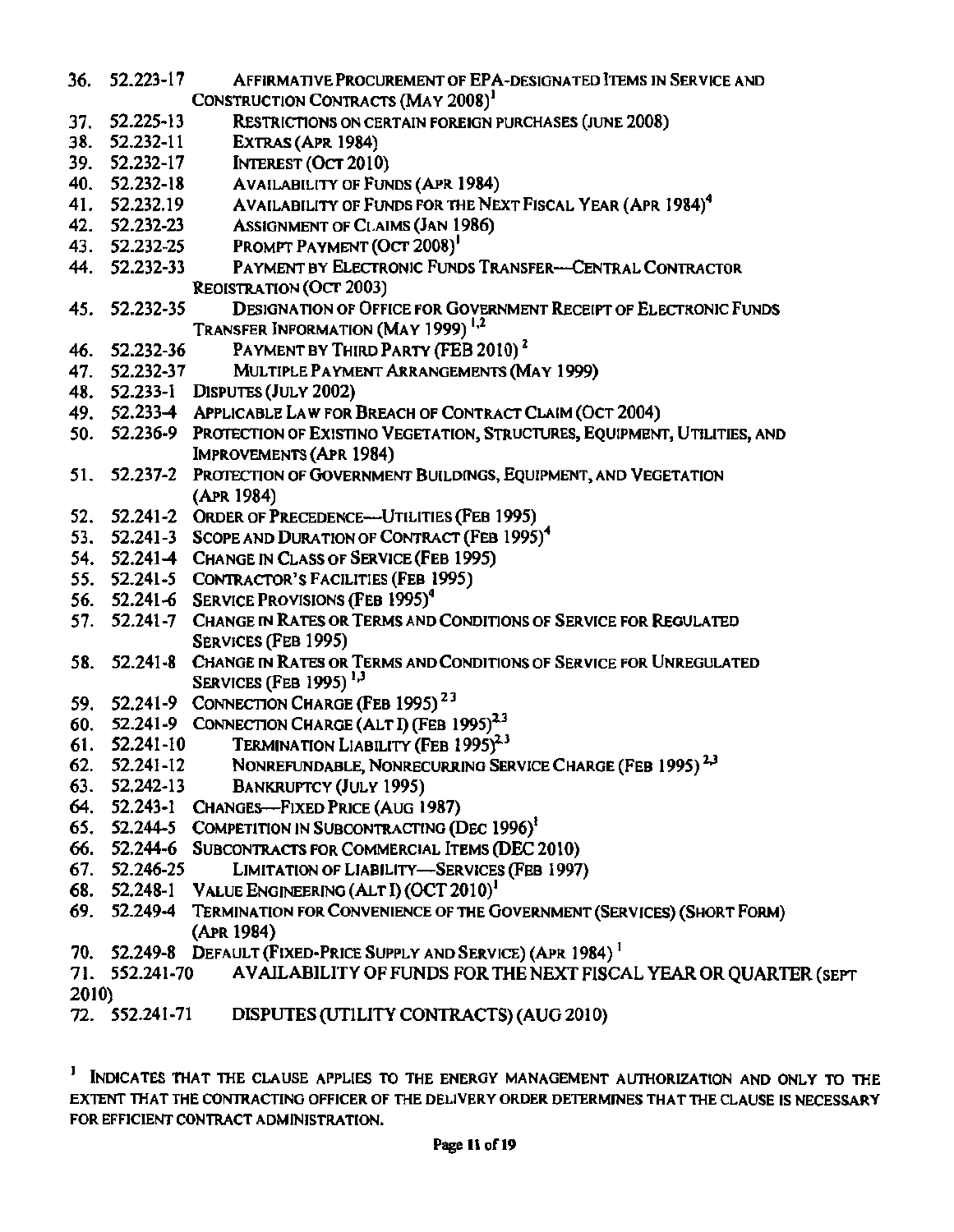<sup>2</sup> INDICATES THAT THE CLAUSE APPLIES TO THE GAS SERVICE AUTHORIZATION AND ONLY TO THE EXTENT THAT THE CONTRACTING OFFICER OF THE DELIVERY ORDER DETERMINES THAT THE CLAUSE IS NECESSARY FOR EFFICIENT CONTRACT ADMINISTRATION.

<sup>3</sup> The referenced clause should be included in full text in the authorization for GAS service.

4 INDICATES THAT THE CLAUSE HAS BEEN INCLUDED WITHIN THE TEXT OF THE AREAWIDE CONTRACT ON A "SUBSTANTIALLY THE SAME" BASIS AS REQUIRED BY SUBPART 41.501(A) OF THE FEDERAL ACQUISITION **REGULATIONS** 

14.2. Repeal of Clauses During Term of Contract.

If, during the term of this Areawide Contract, any of the clauses contained in this Article are repealed, revoked, or dissolved by the Government, then such clauses shall no longer be part of this contract as of the date of such repeal, revocation, or dissolution. The elimination of these clauses by reason of such repeal, revocation, or dissolution shall not affect the continuing validity and effectiveness of the remainder of the Areawide Contract or other clauses referenced in this Article.

14.3. Clauses Incorporated in Full Text.

#### 1. 52.216-1 Type of Contract (APR 1984)

As prescribed in 16.105, complete and insert the following provision:

TYPE OF CONTRACT (APR 1984)

The Government contemplates award of a fixed price/requirements contract resulting from this solicitation.

#### (End of provision)

### 2. 52.222–40 Notification of Employee Rights Under the National Labor Relations Act.

As prescribed in 22.1605, insert the following clause:

NOTIFICATION OF EMPLOYEE RlGHTS UNDER THE NATIONAL LABOR RELATIONS ACT(DEC 2010)

(a) During the tenn of this contract, the Contractor shall post an employee notice, of such size and in such fonn, and containing such content as prescribed by the Secretary of Labor, in conspicuous places in and about its plants and offices where employees covered by the National Labor Relations Act engage in activities relating to the performance of the contract, including all places where notices to employees are customarily posted both physically and electronically, in the languages employees speak, in accordance with 29 CFR 471.2 (d) and (f).

(I) Physical posting of the employee notice shall be in conspicuous places in and about the Contractor's plants and offices so that the notice is prominent and readily seen by employees who are covered by the National Labor Relations Act and engage in activities related to the performance of the contract.

(2) If the Contractor customarily posts notices to employees electronically, then the Contractor shall also post the required notice electronically by displaying prominently, on any website that is maintained by the Contractor and is customarily used for notices to employees about terms and conditions of employment, a link to the Department of Labor's website that contains the full text of the poster. The link to the Department's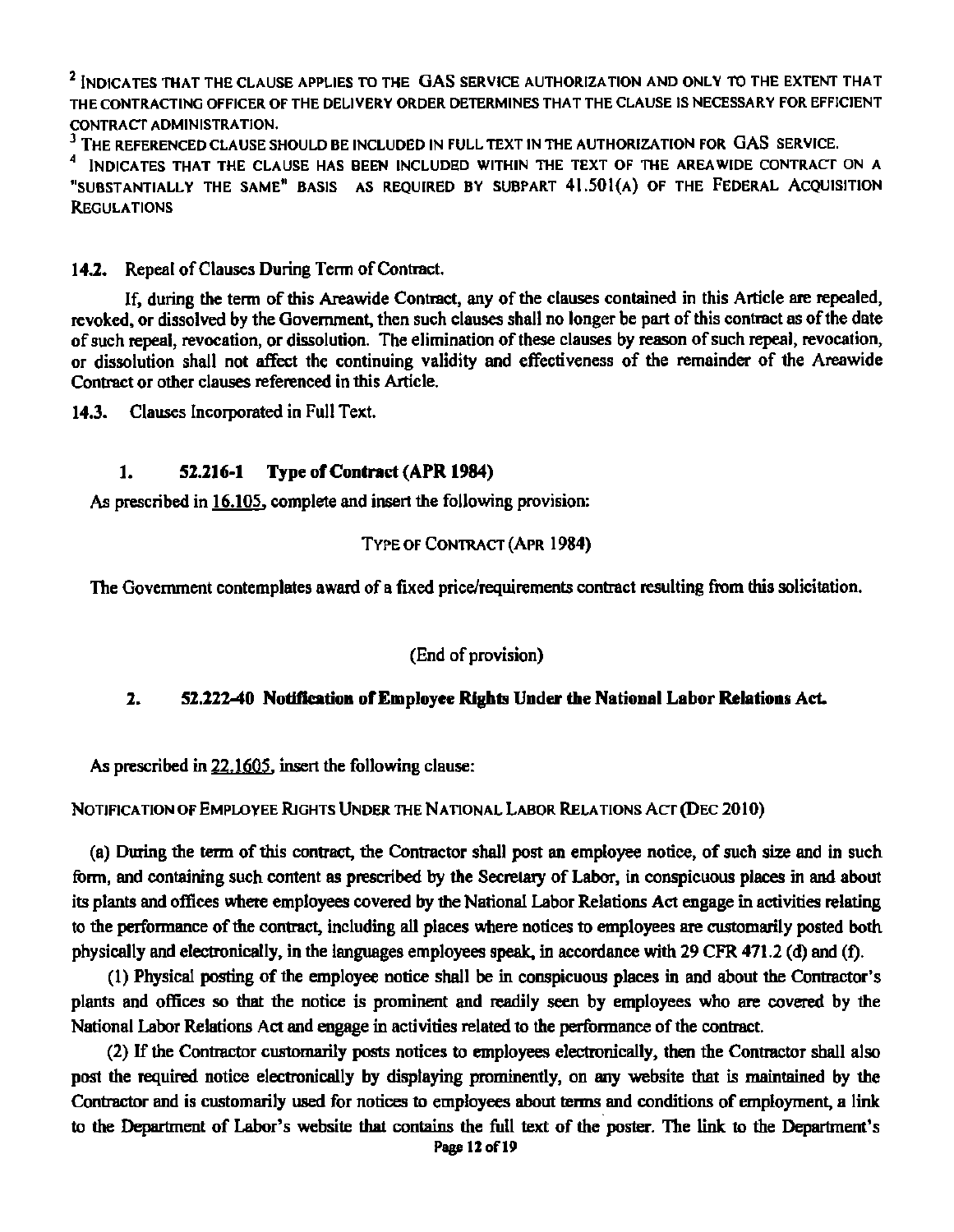website, as referenced in (b)(3) of this section, must read. "Important Notice about Employee Rights to Organize and Bargain Collectively with Their Employers."

(b) This required employee notice, printed by the Department of Labor, may be—

(1) Obtained ftom the Division of Interpretations and Standards, Office of Labor-Management Standards. U.S. Department of Labor, 200 Constitution Avenue, NW., Room N-5609, Washington, DC 20210, (202) 693-0123. or from any field office of the Office of Labor- Management Standards or Office of Federal Contract Compliance Programs;

(2) Provided by the Federal contracting agency if requested;

(3) Downloaded from the Office of Labor- Management Standards Web site at www.dol.gov/olms/regs/compliance/EO13496.htm; or

(4) Reproduced and used as exact duplicate copies ofthe Department ofLabor's official poster.

 $\alpha$ ) The required text of the employee notice referred to in this clause is located at Appendix A, Subpart A, 29 CFR Part 471.

(d) The Contractor shall comply with all provisions ofthe employee notice and related rules, regulations, and orders of the Secretary of Labor.

{e) In the event that the Contractor does not comply with the requirements set forth in paragraphs (a) through (d) ofthis clause, this contract may be terminated or suspended in whole or in part, and the Contractor may be suspended or debarred in accordance with 29 CFR 471.14 and subpart  $9.4$ . Such other sanctions or remedies may be imposed as are provided by 29 CFR part 471, which implements Executive Order 13496 or as otherwise provided by law.

(f) Subcontracts.

(1) The Contractor shall include the substance of this clause, including this paragraph (f), in every subcontract that exceeds \$10,000 and will be performed wholly or partially in the United States, unless exempted by the rules, regulations, or orders of the Secretary of Labor issued pursuant to section 3 of Executive Order 13496 of January 30, 2009, so that such provisions will be binding upon each subcontractor.

(2) The Contractor shall not procme supplies or services in a way designed to avoid the applicability of Executive Order 13496 or this clause.

(3) The Contractor shall take such action with respect to any such subcontract as may be directed by the Secretary of Labor as a means of enforcing such provisions, including the imposition of sanctions for noncompliance.

(4) However, if the Contractor becomes involved in litigation with a subcontractor, or is threatened with such involvement, as a result of such direction, the Contractor may request the United States, through the Secretary of Labor, to enter into such litigation to protect the interests of the United States.

(End of clause)

### 3. 52.241-7 Change in Rates or Terms and Conditions of Service for Regulated Services (FEB 1995)

As prescribed in  $41.501(d)(1)$ , insert a clause substantially the same as the following:

CHANGE IN RATES OR TERMS AND CONDITIONS OF SERVICE FOR REGULATED SERVICES (FEB 1995)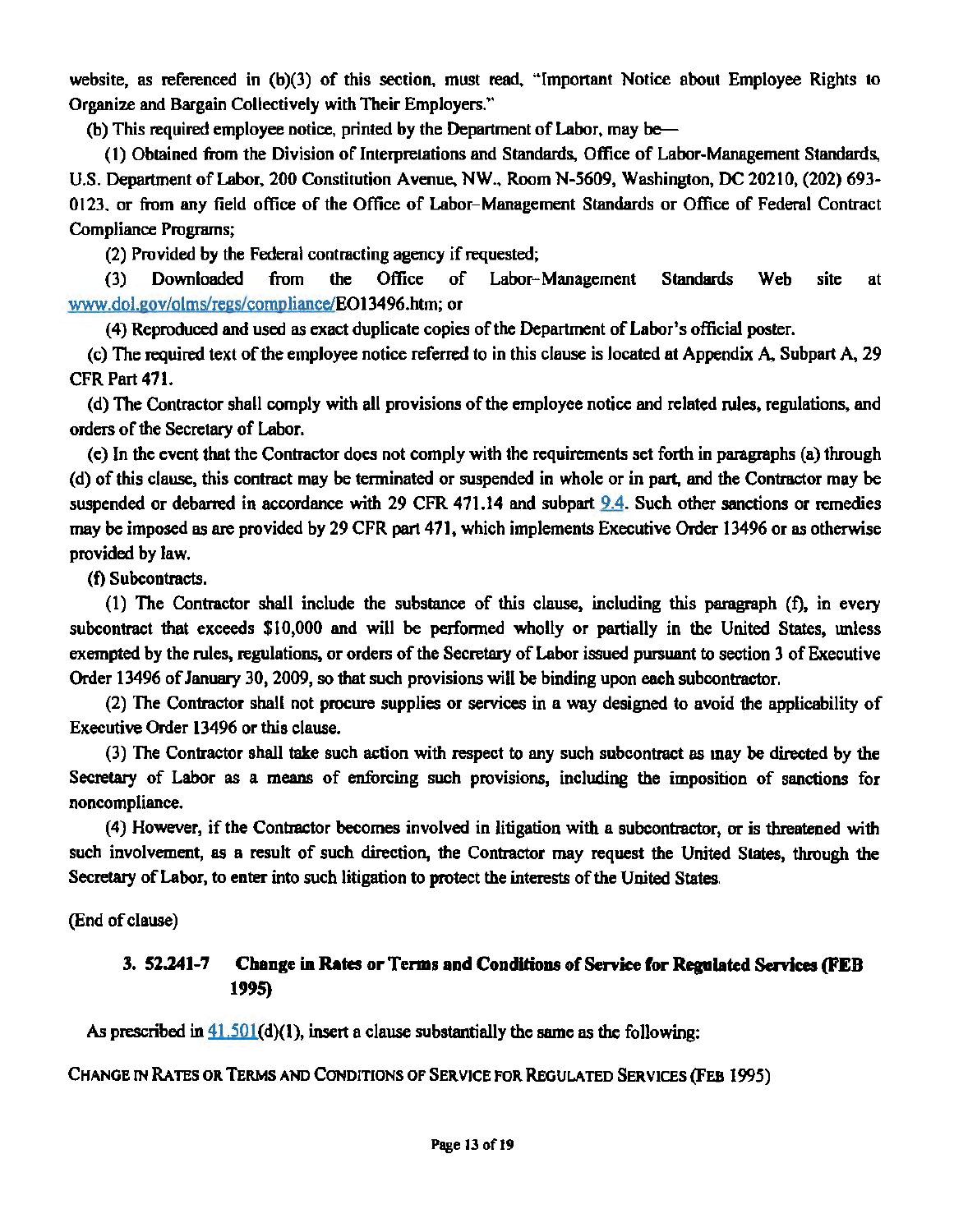(a) This clause applies to the extent services furnished under this contract are subject to regulation by a regulatory body. The Contractor agrees to give 30 days written notice of (I) the filing of an application for change in rates or terms and conditions of service concurrently with the filing of the application and (2) any changes pending with the regulatory body as of the date of contract award. Such notice shall fully describe the proposed change. If, during the term of this contract, the regulatory body having jurisdiction approves any changes, the Contractor shall forward to the Contracting Officer a copy of such changes within 15 days after the effective date thereof. The Contractor agrees to continue furnishing service under this contract in accordance with the amended tariff, and the Government agrees to pay for such service at the higher or lower rates as of the date when such rates are made effective.

(b) The Contractor agrees that throughout the life of this contract the applicable published and unpublished rate schedule(s) shall not be in excess of the lowest cost published and unpublished rate schedule(s) available to any other customers of the same class under similar conditions of use and service.

(c) In the event that the regulatory body promulgates any regulation concerning matters other than rates which affects this contract, the Contractor shall immediately provide a copy to the Contracting Officer. The Government sball not be bound to accept any new regulation inconsistent with Federal laws or regulations.

(d) Any changes to rates or tenns and conditions of service shall be made a part of this contract by the issuance of a contract modification unless otherwise specified in the contract. The effective date of the change shall be the effective date by the regulatory body. Any factors not governed by the regulatory body will have an effective date as agreed to by the parties.

(End of clause)

NOTE: Insert language prescribed in  $41.501(d)(1)$ .

#### 4. 52.252-1 Solicitation Provisions lneorponted by Refereaee (FEB 1998)

As prescribed in 52.107(a), insert the following provision:

SOLICITATION PROVISIONS INCORPORATED BY REFERENCE (FEB 1998)

*S.* The requirements of the Disputes clause at Federal Acquisition Regulation (FAR) 52.233-1 are supplemented to provide that matters involving the interpretation of tariffed retail rates, tariff rate schedules, and tariffed tenns provided under this contract are subject to the jurisdiction and regulation of the utility rate commission having jurisdiction.

(End of Clause)

14.4. State Taxes.

The contract price excludes all State and local taxes levied on or measured by the contract or sales price of the services or completed supplies furnished under this contract. The Government agrees either to pay the amount of the state or local taxes to the Contractor or provide evidence necessary to sustain an exemption from such taxes.

#### ARTICLE15. SMALL BUSINESS SUBCONTRACfiNG PLAN

15.1. Attached hereto and made a part hereof by reference is a SUBCONTRACTING PLAN FOR SMALL BUSINESS CONCERNS, SMALL BUSINESS CONCERNS OWNED AND CONTROLLED BY SOCIALLY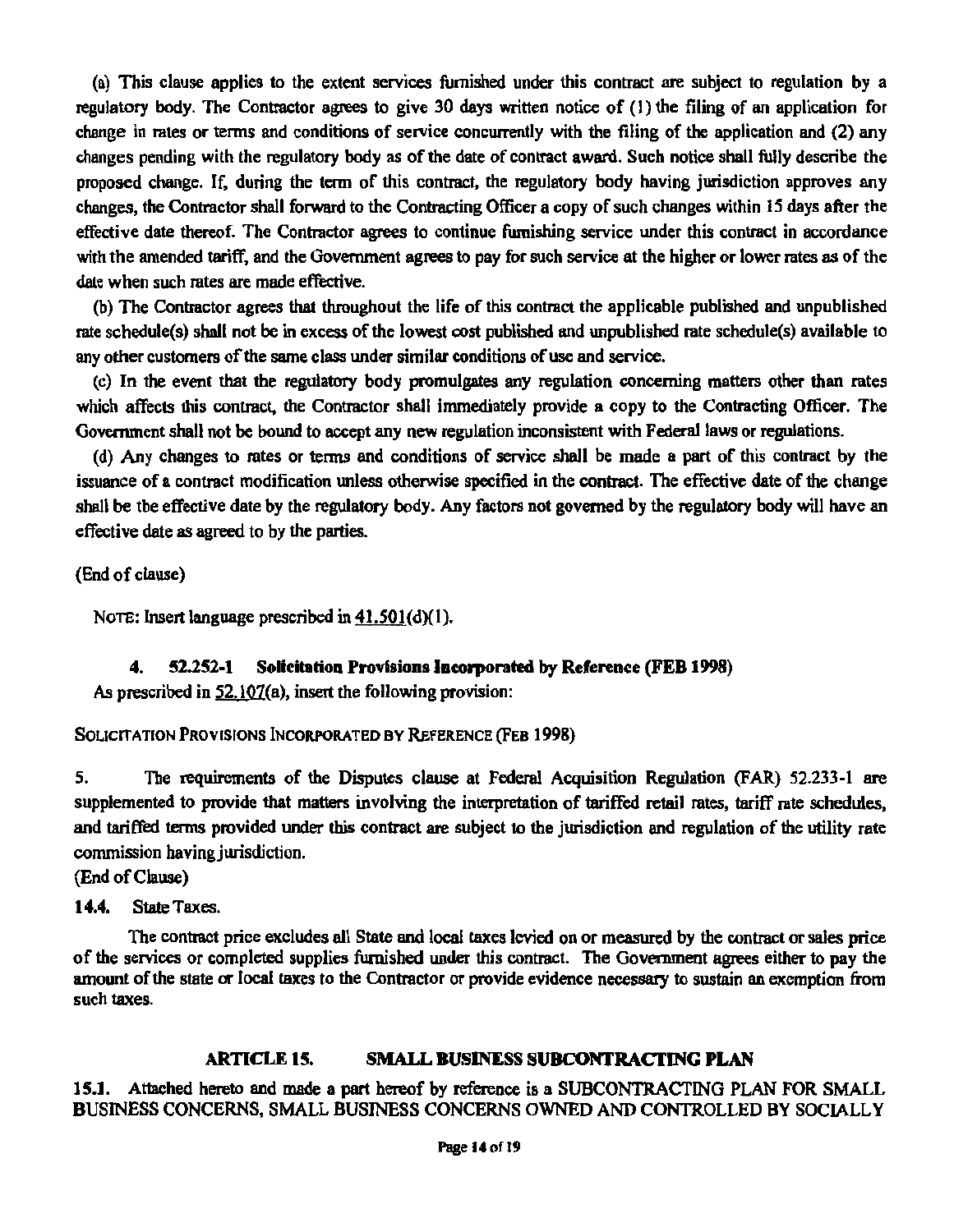& ECONOMlCALLY DISADVANTAGED INDIVIDUALS, HUB ZONE BUSINESS CONCERNS. WOMAN OWNED SMALL BUSINESS CONCERNS. VETERAN-OWNED SMALL BUSINESSES CONCERNS AND DISABLED VETERAN-OWNED BUSINESSES negotiated between the Contractor and the Government, which is applicable on a company wide basis pursuant to the requirements of 15 U.S.C. 637(d). The Contractor expressly understands that this subcontracting plan is an annual plan and hereby agrees to submit a new subcontracting plan by November 30<sup>th</sup> of each year during the life of this Contract.

15.2. Information and announcements concerning current developments in the GSA Small Business Subcontracting Program are available on the GSA Energy Division web site acces sible via http://www.gsa.gov/energy.

#### ARTICLE 16. NOTICES

16.1. Unless specifically provided otherwise, all notices required to be provided to the Government under this Areawide Contract shall be mailed to: U. S. General Services Administration, PBS, Office of Facilities Management and Services Program; Director, Energy Division, 1800 F Street, NW Room 1443. Washington, DC 20405.

16.2. All inquiries and notices to the Contractor regarding this Areawide Contract shall be mailed to: Cleeo Power LLC, 2030 Doaahae Ferry Road, Pineville, LA 71361, keith.crumo@cleco.som, (318) 484-7400 or to such other person as the Contractor may hereafter designate in writing.

16.3. The Ordering Agency shall provide GSA with a copy of all fully executed Exhibit "B" Authorizations for Energy Management Service including any applicable attachments at the address provided in Article 16.1.

#### ARTICLE 17. REPORTING

The Contractor shall provide, as prescribed and directed by the Contracting Officer, an annual report on Subcontracting Plan Achievements (contract awards to small businesses), in accordance with the approved subcontracting plan for small business concerns and small business concerns owned and controlled by socially and economically disadvantaged individuals by October 30 of each year during the life of this Areawide Contract. The report shall be submitted electronically utilizing the Small Business Administration's Electronic Subcontracting Reporting System. The website address of the system can be found at http://www.esrs.gov.

#### ARTICLE 18. UTILITY ENERGY SERVICE CONTRACTS.

18.1. Measurement and Verification: Energy Conservation Measures (ECM) will not be normally considered unless a net overall energy usage or cost reduction can be demonstrated and verified. Verification standards for energy projects are established in the M&V Guidelines: Measurement and Verification for Federal Energy Management Projects, published by the Department of Energy's Federal Energy Management Program (FEMP).

18.2. Unless otherwise provided by law, the following provisions shall apply to Energy Management Services:

(a) Payment for energy conservation measures, when authorized as an Energy Management Service (EMS), shall be equal to the direct cost of capital or financing amortized over a negotiated payment term commencing on the date of acceptance of the completed installation;

(b) The payment term for Authorizations involving energy conservation measures shall be calculated to enable the Ordering Agency's payment(s) to be lower than the estimated cost savings to be realized from its implementation. In no event, however, shall this term exceed 80% of the useful life of the equipment and material to be installed.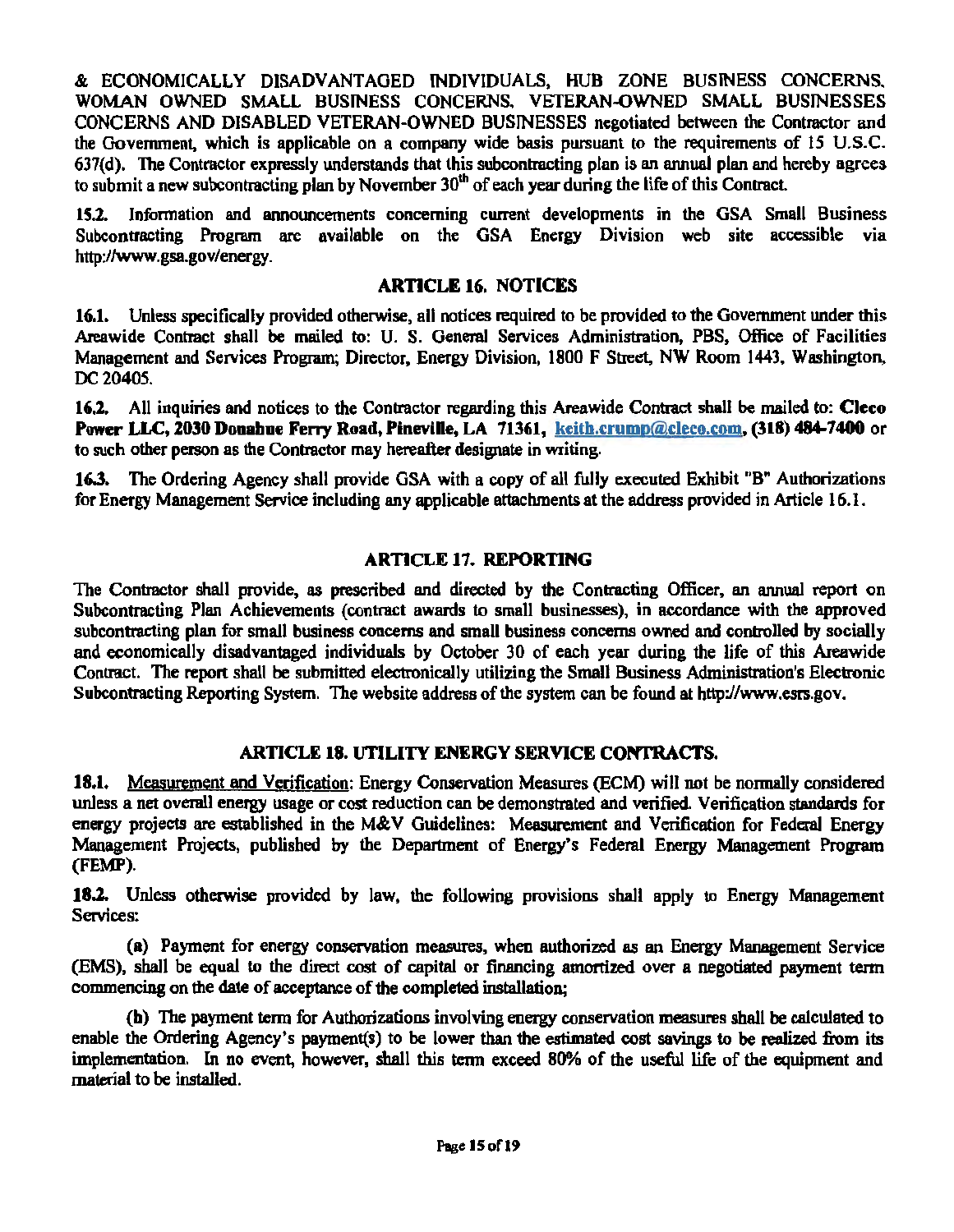18.3. Subcontracting: The Contractor may perform any or all of its requested services through subcontractors, including its unregulated affiliates. ECM subcontractors shall be competitively selected in accordance with FAR 52.244-5 (Article 14.1-65 herein). Subcontractor selection shall be based on cost, experience, past performance and other such factors as the Contractor and the Ordering Agency may mutually deem appropriate and reasonably related to the Government's minimum requirements. Upon request by the Govenunent, the Contractor shall make available to the contracting officer all documents related to the selection of a subcontractor. In no event shall the service be provided by subcontractors listed as excluded from Federal Procurement Programs maintained by GSA pursuant to 48 C.F.R. 9.404 (Article 14.1-13 herein).

18.4. For all Authorizations involving Energy Conservation Measures, it is desirable to have a Warranty Clause that addresses the specific needs and requirements of the work being performed and equipment that is to be provided by the Contractor, however, in the absence of a Warranty Clause in the Authorization the following language will serve as the default Clause:

The Company shall pass through to the Agency all warranties on equipment installed or provided by it or its subcontractors on Government property with the following representation:

CLECO POWER LLC ACNOWLEDGES THAT THE UNITED STATES OF AMERICA WILL OWN OR LEASE THE EQUIPMENT AND/OR MATERIALS BEING INSTALLED OR SUPPLIED HEREUNDER, AND, ACCORDINGLY. AGREES THAT ALL WARRANTIES SET FORTH HEREIN, OR OTHERWISE PROVIDED BY LAW IN FAVOR OF CLECO POWER LLC SHALL INURE ALSO TO THE BENEFIT OF THE UNITED STATES AND THAT ALL CLAIMS ARISING FROM ANY BREACH OF SUCH WARRANTIES OR AS A RESULT OF DEFECTS IN OR REPAIRS TO SUCH EQUIPMENT OR SUPPLIES MAY BE ASSERTED AGAINST CLECO POWER LLC OR MANUFACTURER DIRECTLY BY THE UNITED STATES.

18.5. The Ordering Agency shall submit to GSA a copy of all preliminary energy audit results or energy conservation measure analysis for review and approval. Upon written approval of the aforementioned information, the Ordering Agency may negotiate Task Orders with the Contractor for the implementation of the energy conservation measures described in the preliminary documents. The Ordering Agency shall provide GSA with copies of fully executed Exhibit "B" Authorizations for Energy Management Service resulting from approved energy audits, including any applicable attachments, at the address provided in Article 16.1.

18.6. Contractor's Responsibilities under Contract for Energy Management Services provided under this Contract:

(a) The Contractor shall not provide Energy Management Services to Federal facilities under this Agreement unless the facility is a current customer of the Contractor or a prospective customer of the Contractor that is located within a geographic area that the Contractor is authorized to serve.

(b) The work that is to be performed under the Energy Management Service contract shall be limited to work resulting in a direct reduction in energy usage (see Article 1.1(j)) and any modifications or repairs that are necessary as a direct result of the installation of the Energy Conservation Measure.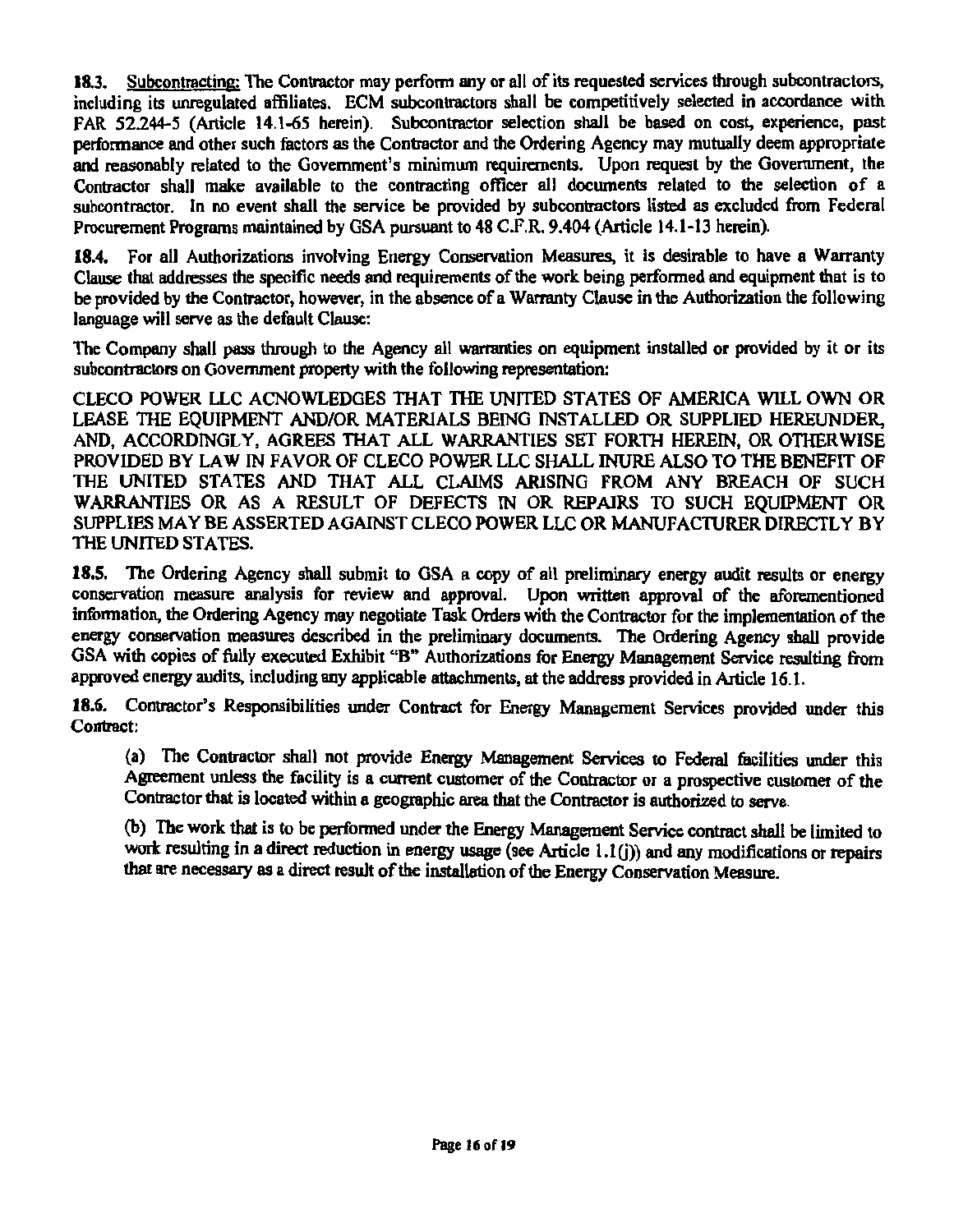#### ARTICLE 19. MISCELLANEOUS.

19.1. Contract administration: The Ordering Agency shall assist in the day-to-day administration of the utility service being provided to it under an Authorization.

19.1. Anti-Deficiency: Unless otherwise authorized by Public Law or Federal Regulation, nothing contained herein shall be construed as binding the Government to expend, in any one fiscal year, any sum in excess of the appropriation made by Congress for that fiscal year in furtherance of the matter of the contract or to involve the Government in an obligation for the future expenditure of monies before an appropriation is made (Anti-Deficiency Act, 31 U.S.C. 1341(a)(1)(A).

19.3. Qblieation to Serve: Nothing contained in this Contract shall obligate the Contractor to take any action which it may consider to be detrimental to its obligations as a public utility.

19.4. Tenn of Authorizations: It is recognized that during the life of this Contract, situations and/or requirements may arise where it may be desirable that the term of service to an Ordering Agency's facility extend beyond the term of this Contract. In such event, the particular Authorization involved may specify a term extending beyond the term of this Contract, provided that it is within the contracting authority of the Ordering Agency and appropriate tennination liability provisions have been negotiated between the Contractor and Ordering Agency to address unamortized balances for connection charges and/or financing charges associated with energy management service projects.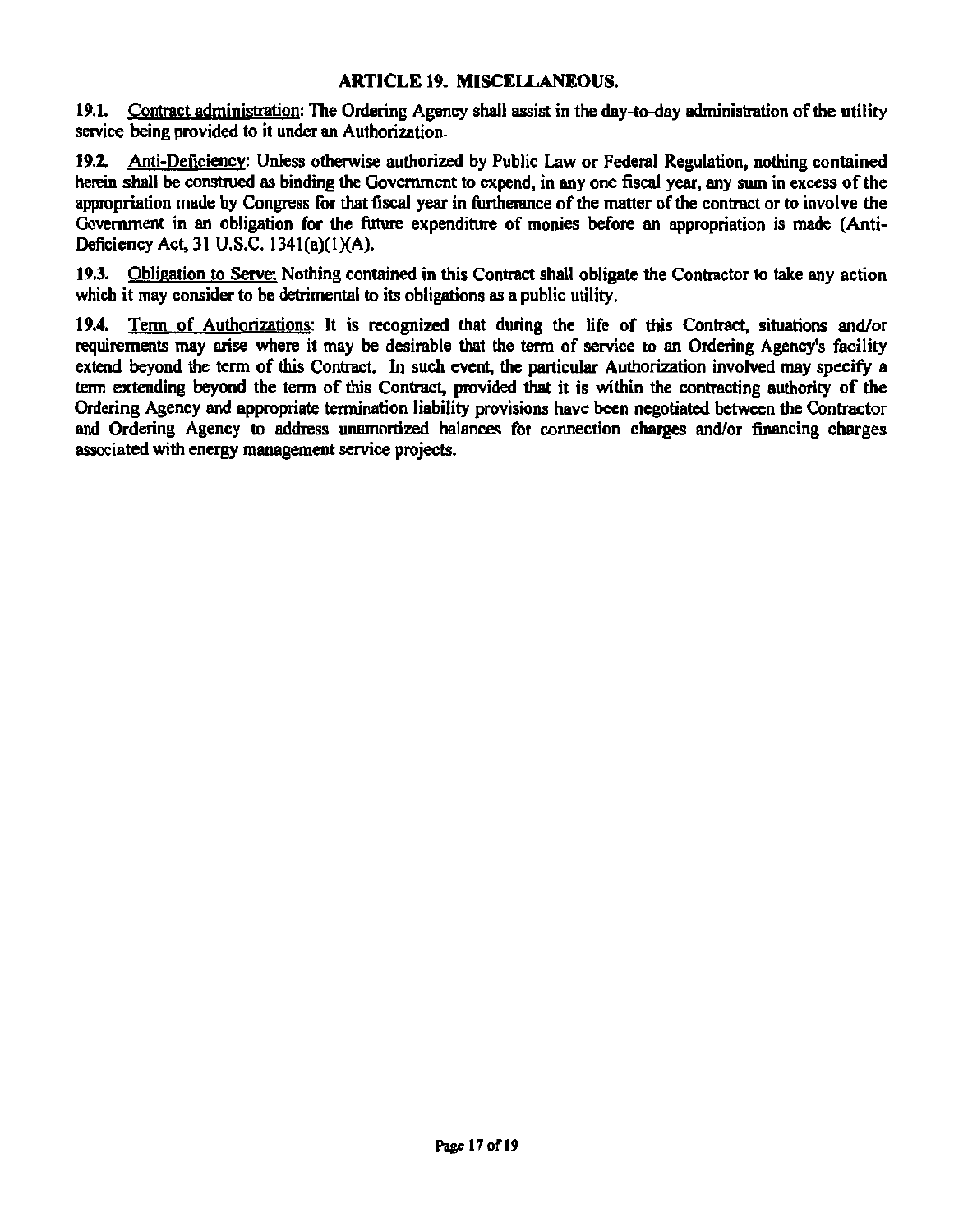IN WITNESS WHEREOF, the parties have executed this contract as of the day and the year first above written.

# UNITED STATES OF AMERICA

Acting through the Administrator of General Services

By: Lucha Contracting Officer FAMERICA<br>Administrator<br>Frica<br>Collens

GSA, PBS, Energy Division

ATTEST:

Bv: GSA, PBS, Energy Division

CLECO POWER LLC

 $\overline{B}$ Commercial VP. Title: <u>loenation</u>

**ATTEST:** 

By: Cynthias P. Rice #55114<br>Title: Notary Public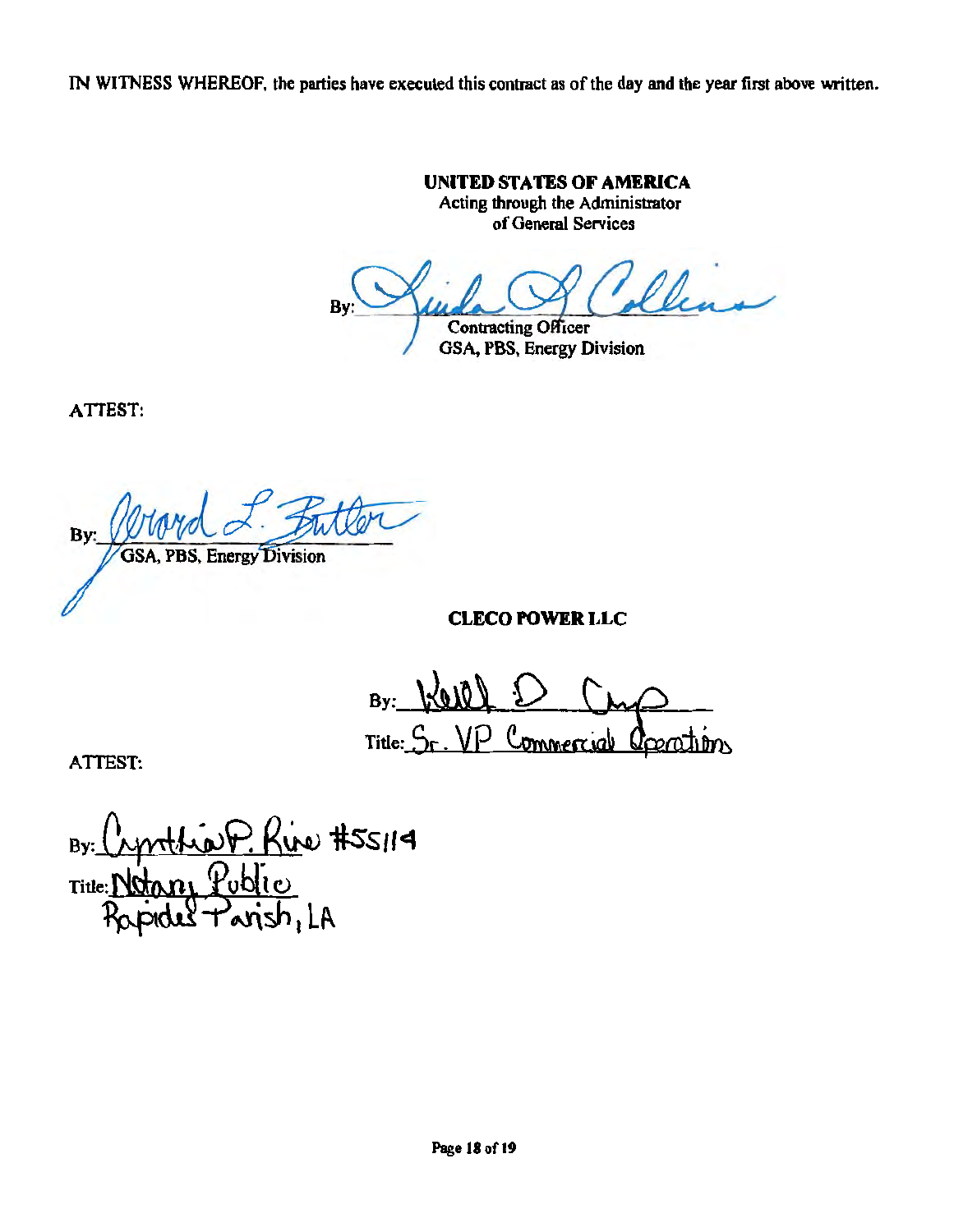#### **CERTIFICATE**

1, *Julia Callis, certify that I am Corpunate Accutoffel ECO POWER LLC, named* as Contractor in the negotiated Areawide Public Utility Contract No. GS-OOP-14-BSD- $1053$ ; that  $\frac{1053}{100}$  .who signed said contract on behalf of the Contractor, was then  $SVP -$  Commercial Ope at of said Corporation; and that said contract was duly signed for and on behalf of said Corporation and is within the scope of its corporate powers.

• moi Cally (Corporate Seal)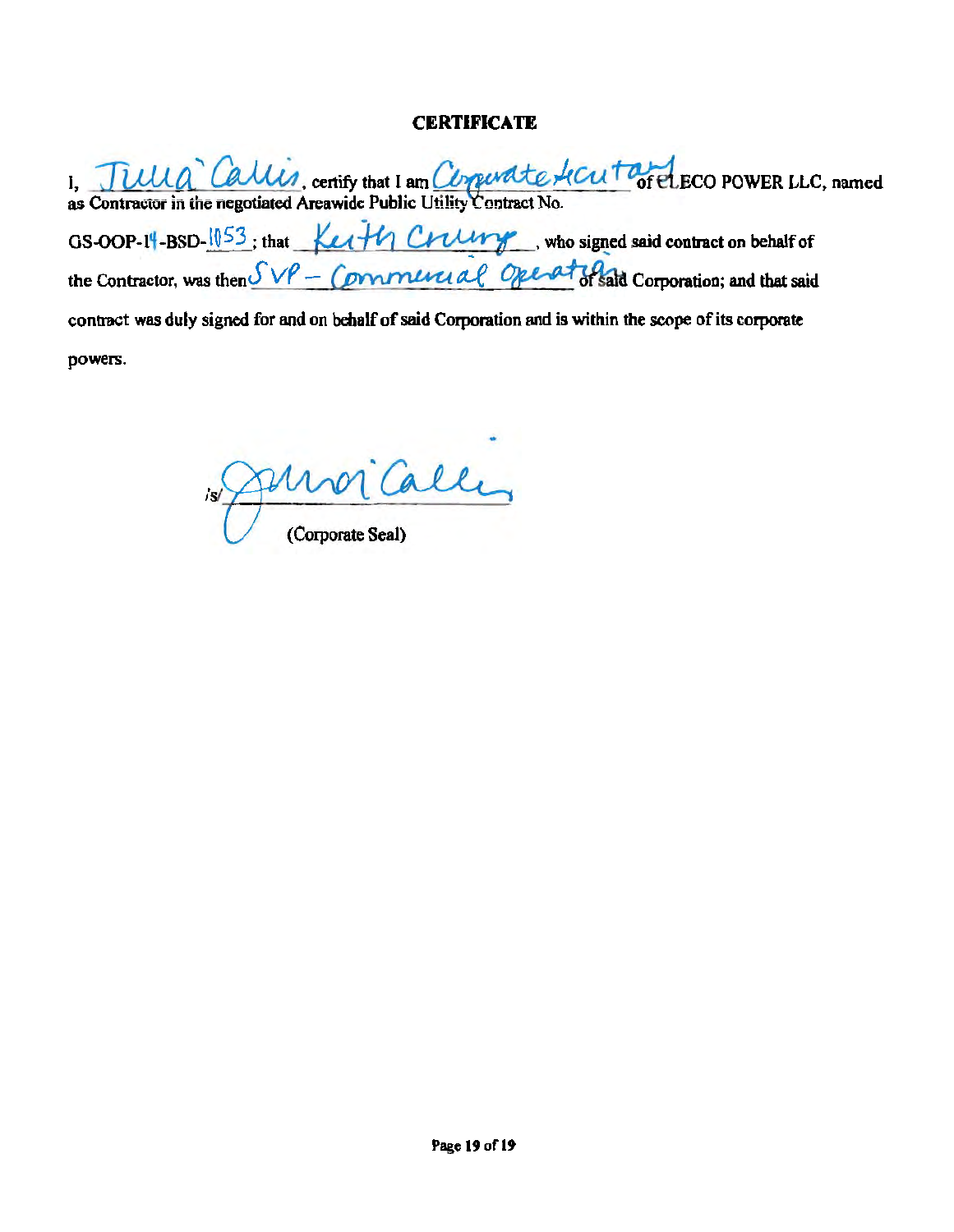#### EXHIBIT "A" Contractor's ID NO. (Optional)<br>Ordering Agency's ID NO. (Optional) Ordering Agency's  $ID$  NO. CLECO POWER LLC AUTHORIZATION FOR ELECTRIC SERVICE, CHANGE IN ELECTRJC SERVICE, OR DISCONNECTION OF ELECTRIC SERVICE UNDER CONTRACT NO. GS-OOP- $14$ -BSD- $.1053$

Ordering Agency:\_\_\_\_\_\_\_\_\_\_\_\_\_\_\_\_\_\_\_\_\_\_\_\_\_\_\_\_\_\_ \_ Address:

| Pursuant to Contract No. GS-OOP-14-BSD-1053 between the Contractor and the United States<br>Government and subject to all the provisions thereof, service to the United States Government under such<br>contract shall be rendered or modified as hereinafter stated. Contract Article 2 and 4 shall be followed for the<br>initiation of service under this contract. |  |  |  |
|------------------------------------------------------------------------------------------------------------------------------------------------------------------------------------------------------------------------------------------------------------------------------------------------------------------------------------------------------------------------|--|--|--|
| PREMISES TO BE<br>SERVED:                                                                                                                                                                                                                                                                                                                                              |  |  |  |
| <b>SERVICE</b>                                                                                                                                                                                                                                                                                                                                                         |  |  |  |
| NATURE OF SERVICE: $\Box$ Connect, $\Box$ Change, $\Box$ Disconnect, $\Box$ Continue Service, $\Box$<br>Transmission Service,<br>$\Box$ Line Extension, Alteration, Relocation, or Reinforcement, $\Box$ Special Facilities                                                                                                                                            |  |  |  |
| Pursuant to the Contractor's Tariff                                                                                                                                                                                                                                                                                                                                    |  |  |  |
| <b>OTHER TERMS AND</b><br>CONDITIONS:                                                                                                                                                                                                                                                                                                                                  |  |  |  |
| Attach any other relevant terms and conditions under which service will be                                                                                                                                                                                                                                                                                             |  |  |  |
| provided.                                                                                                                                                                                                                                                                                                                                                              |  |  |  |
| POINT OF                                                                                                                                                                                                                                                                                                                                                               |  |  |  |
|                                                                                                                                                                                                                                                                                                                                                                        |  |  |  |
| TERM OF SERVICE: From through through the contract of the contract of the contract of the contract of the contract of the contract of the contract of the contract of the contract of the contract of the contract of the cont                                                                                                                                         |  |  |  |
| SERVICE HEREUNDER SHALL BE UNDER RATE SCHEDULE NO.                                                                                                                                                                                                                                                                                                                     |  |  |  |
| Hereafter amended or modified by the regulatory body having jurisdiction. (see article 5 of this contract.)                                                                                                                                                                                                                                                            |  |  |  |
|                                                                                                                                                                                                                                                                                                                                                                        |  |  |  |
| DEMAND: KW                                                                                                                                                                                                                                                                                                                                                             |  |  |  |
| <b>ESTIMATED ANNUAL SERVICE COST:</b>                                                                                                                                                                                                                                                                                                                                  |  |  |  |
| \$_                                                                                                                                                                                                                                                                                                                                                                    |  |  |  |
| ESTIMATED CONNECTION/SPECIAL FACILITIES CHARGE:                                                                                                                                                                                                                                                                                                                        |  |  |  |
| (if applicable)**<br>\$_                                                                                                                                                                                                                                                                                                                                               |  |  |  |
| <b>ACCOUNTING AND APPROPRIATION DATA FOR</b>                                                                                                                                                                                                                                                                                                                           |  |  |  |
| <b>SERVICE:</b>                                                                                                                                                                                                                                                                                                                                                        |  |  |  |
| FOR CONNECTION/SPECIAL FACILITIES                                                                                                                                                                                                                                                                                                                                      |  |  |  |
| <b>CHARGE:</b>                                                                                                                                                                                                                                                                                                                                                         |  |  |  |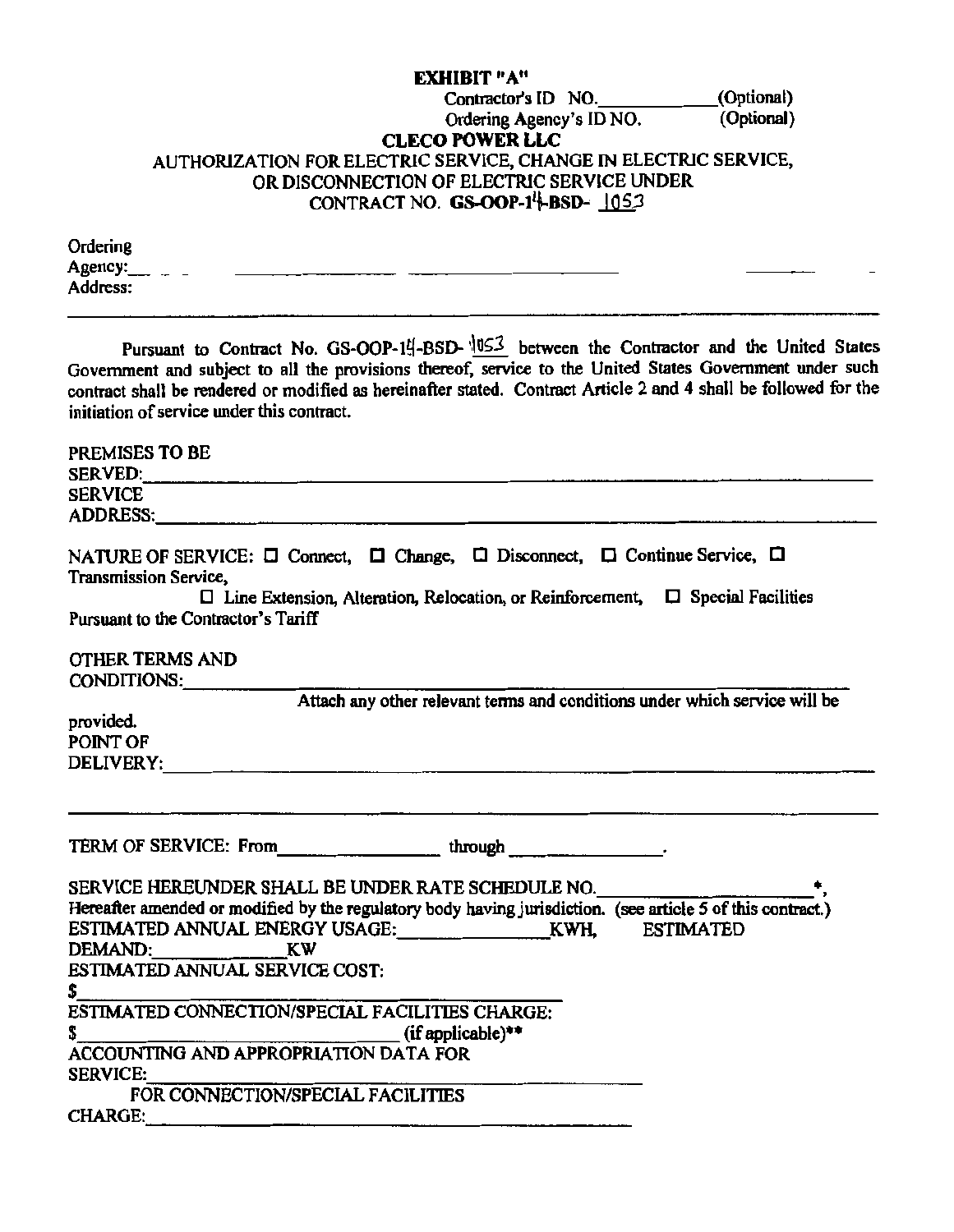CLAUSES INCORPORATED BY REFERENCE (Check applicable clauses) The Contracting Officer of the Task Order shall supplement the following list with elauses from the Fedenl Aequisitioa for the specific class of work that is being performed under the Authorization.

| (1) | 52.232-35                              | <b>DESIGNATION OF OFFICE FOR GOVERNMENT RECEIPT OF ELECTRONIC FUNDS</b> |
|-----|----------------------------------------|-------------------------------------------------------------------------|
|     | <b>TRANSFER INFORMATION (MAY 1999)</b> |                                                                         |
| (2) | 52.232-36                              | PAYMENT BY THIRD PARTY (FEB 2010)                                       |
| (3) | 52.241-5                               | <b>CONTRACTOR'S FACILITIES (FEB 1995)</b>                               |
| (4) | 52.241-9                               | <b>CONNECTION CHARGE (FEB 1995)</b>                                     |
| (5) | 52.241-9                               | CONNECTION CHARGE (Alt I) (FEB 1995)                                    |
| (6) | 52.241-10                              | <b>TERMINATION LIABILITY (FEB 1995)</b>                                 |
| (7) | 52.241-12                              | NONREFUNDABLE, NONRECURRING SERVICE CHARGE (FEB 1995)                   |

BILLS WILL BE RENDERED TO THE ORDERING AGENCY FOR PAYMENT AT THE FOLLOWING ADDRESS:

in -------~------ -----------------------------------------· -~-~copies. The foregoing shall be effective upon the return of the fully executed original Authorization by the Contractor to the ordering Agency.

#### ACCEPTED:

(Ordering Agency)

CLECO POWER LLC<br>(Contractor)

| By:    |                             | By:                                   |  |
|--------|-----------------------------|---------------------------------------|--|
| Title: | <b>Authorized Signature</b> | <b>Authorized Signature</b><br>Title: |  |
| Date:  |                             | Date:                                 |  |
|        |                             |                                       |  |

<sup>\*</sup> Include a reference to the applicable rate schedule, and attach a copy of such schedule.

•• If necessary, attach and make part hereof supplemental agreements or sheets that cover required connection or extension charges and special facilities or service arrangements. (See Article *S* of this Contract for instructions.)

#### NOTE:

A fully executed copy of this Authorization shall be transmitted by the ordering Agency to the Energy Division (PMAA), General Services Administration, Washington, DC 20405.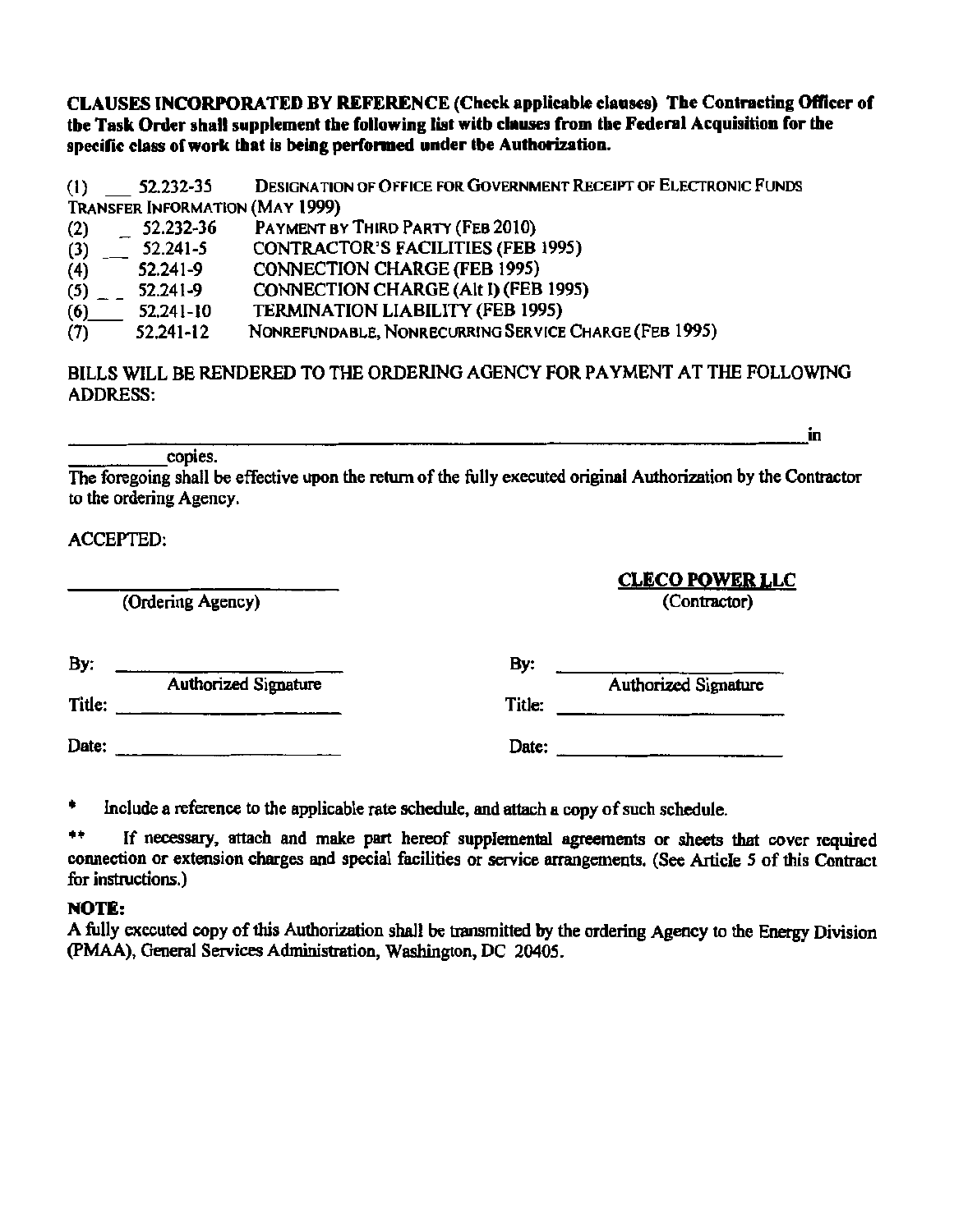EXHIBIT "B"

Contractor's ID NO. (Optional)<br>Ordering Agency's ID NO. (Optional) Ordering Agency's ID NO.

#### CLECO POWER LLC AUTHORIZATION FOR ENERGY MANAGEMENT SERVICES CONTRACT NO. GS-OOPRJlf-BSD- \*0>3*

Ordering<br>Agency: Agency:.\_\_\_\_\_\_\_\_\_\_\_\_\_\_\_\_\_\_\_\_\_\_ \_\_\_ \_\_\_\_\_\_\_\_\_\_\_\_\_\_ Address:

Pursuant to Contract No. GS-OOP-14-BSD- 193 between the Contractor and the United States Government and subject to all the provisions thereof, service to the United States Government under such contract shall be rendered or modified as hereinafter stated. Contract Articles 2 and 4 shall be followed for the initiation of service under this contract. PREMISES TO BE SERVED:.\_\_\_\_\_\_\_\_\_\_\_\_\_\_\_\_\_\_\_\_\_\_\_\_\_\_\_\_\_\_\_\_\_--------------------------------- SERVICE ADDRESS:

| <b>NATURE OF SERVICE:</b>                   | $\Box$ Preliminary Energy Audit  | $\Box$ ECP Feasibility Study                          | $\square$ ECP |
|---------------------------------------------|----------------------------------|-------------------------------------------------------|---------------|
| Engineering & Design Study                  |                                  | $\Box$ Energy Conservation Project (ECP) Installation |               |
| $\Box$ Demand Side Management (DSM) Project |                                  |                                                       |               |
|                                             | $\Box$ Other (See Remarks Below) |                                                       |               |

SERVICE HEREUNDER shall be provided consistent with the Contractor's applicable tariffs, rates, rules, regulations, riders, practices, and/or terms and conditions of service, as modified, amended or supplemented by the Contractor and approved, to the extent required, by the Commission. (See Article 5 of this contract.) POINT OF DELNERY:.-------------------------------------------------------

ESTIMATED PROJECT COST: \$ ACCOUNTING AND APPROPRIATION DATA=----------------------~------------------

#### LIST OF **ATTACHMENTS:**

- 
- 
- 
- $\Box$  General Conditions  $\Box$  Payment Provisions  $\Box$  Special Requirements  $\Box$  Economic Analysis  $\Box$  Facility/Site Plans  $\Box$  Historical Data  $\Box$  Utility Usage History  $\Box$  ECP Feasibility Studi
	-
- 
- $\square$  Facility/Site Plans  $\square$  Historical Data  $\square$  Utility Usage History  $\square$  ECP Feasibility Study  $\square$  Design Specifications  $\square$  Certifications  $\square$  Commission  $\Box$  Design Specifications  $\Box$  Certifications
	-
- 
- 
- 
- Schedules

| CLAUSES INCORPORATED BY REFERENCE (Check applicable clauses): |                                                                    |  |  |
|---------------------------------------------------------------|--------------------------------------------------------------------|--|--|
| $(1 - 52.211 - 10)$                                           | Commencement, Prosecution and Completion of Work (APR 1984)        |  |  |
| 52.232-5<br>(2)                                               | Payments under Fixed-Price Construction Contracts (SEP 2002)       |  |  |
|                                                               | Supersedes provisions of payment clauses in Article 14.            |  |  |
| 52.2332-27<br>(3)                                             | <b>Prompt Payment for Construction Contracts (FEB 2002)</b>        |  |  |
| 52.236-5<br>(4)                                               | Material and Workmanship (APR 1984)                                |  |  |
| 52.241-8<br>(5)                                               | Change in Rates or Terms and Conditions of Service for Unregulated |  |  |